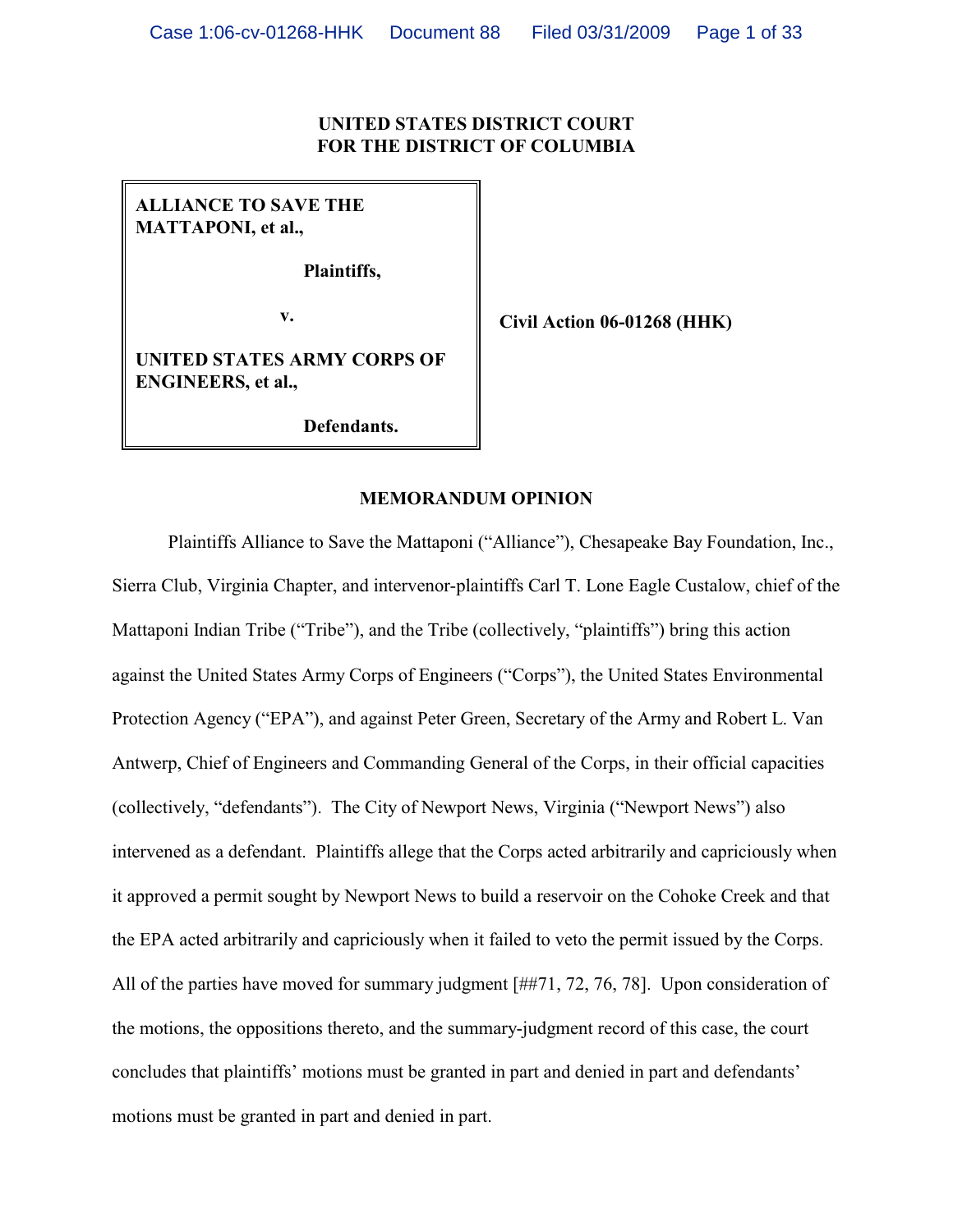#### **I. BACKGROUND**

#### **A. Statutory and Regulatory Background**

#### *1. The Clean Water Act*

The goal of the Clean Water Act is to "restore and maintain the chemical, physical, and biological integrity of the Nation's waters." 33 U.S.C. § 1251(a). To achieve this goal, the Clean Water Act generally prohibits the discharge of dredged or fill materials into waters of the United States unless authorized by a permit. *Id*. § 1311(a). Section 404 of the Clean Water Act authorizes the Secretary of the Army to issue permits for the discharge of dredged or fill material into waters of the United States when certain conditions are met. *Id*. § 1344. When it reviews a permit application, the Corps must follow binding guidelines established by the Corps and the EPA (the "Guidelines" or the "404(b) Guidelines"), which are codified at 40 C.F.R. Part 230. *See* 33 U.S.C. § 1344(b).

The Guidelines prohibit the permitting of projects in two instances relevant to this case. First, a permit may not be issued where there "is a practicable alternative to the proposed discharge which would have less adverse impact on the aquatic ecosystem, so long as the alternative does not have other significant adverse environmental consequences."40 C.F.R. § 230.10(a). To be "practicable," an alternative must be "available and capable of being done after taking into consideration cost, existing technology, and logistics in light of overall project purposes." *Id*. § 230.10(a)(2). Second, a permit may not be issued where it "will cause or contribute to significant degradation of the waters of the United States," which includes significantly adverse effects on the "life stages of aquatic life and other wildlife dependent on aquatic ecosystems" and "loss of fish and wildlife habitat." *Id*. § 230.10(c).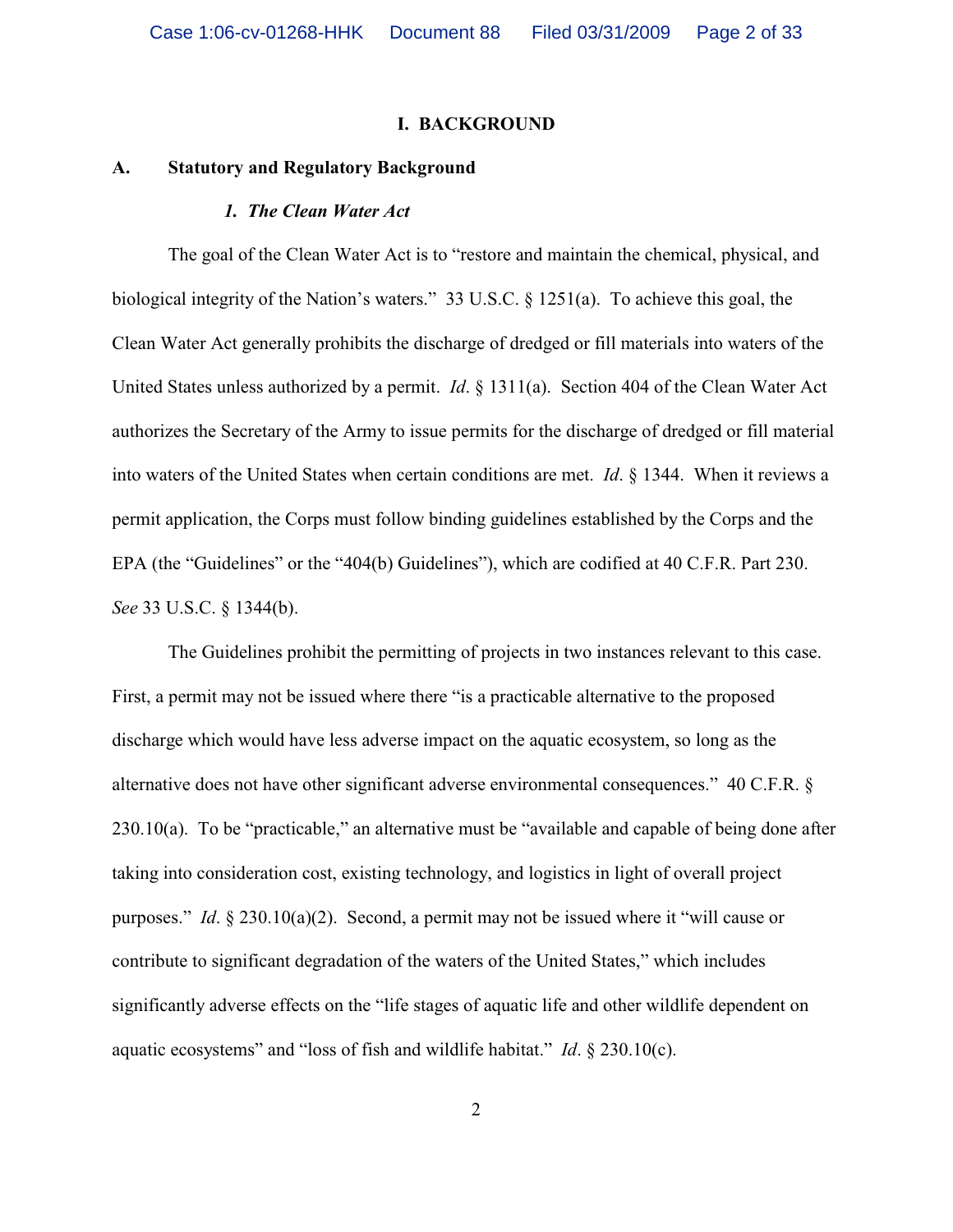Section 404 of the Clean Water Act also authorizes the EPA to "prohibit the specification (including the withdrawal of specification) of any defined area as a disposal site" whenever the EPA determines "that the discharge of such materials into such area will have an unacceptable adverse effect on [the aquatic environment]." 33 U.S.C. § 1344(c).

### *2. Public Interest Review*

The Corps has promulgated a regulation which prohibits the issuance of a section 404 permit if "the district engineer determines that it would be contrary to the public interest." 33 C.F.R. § 320.4(a). This regulation requires the district engineer to weigh the benefits that reasonably may be expected to accrue from the proposal against its reasonably foreseeable detriments, considering all relevant factors. *Id*.

### *3. The National Environmental Policy Act*

The purpose of the National Environmental Policy Act ("NEPA") is to "encourage productive and enjoyable harmony between man and his environment." 42 U.S.C. § 4321. To that end, NEPA requires federal agencies to prepare a detailed environmental impact statement ("EIS") for "major Federal actions significantly affecting the quality of the human environment" to inform the agency's decision whether to go forward with the action. *Id*. § 4332(C). Regulations promulgated by the Council on Environmental Quality state that an agency must supplement this EIS when "[t]he agency makes substantial changes in the proposed action that are relevant to environmental concerns," or "[t]here are significant new circumstances or information relevant to environmental concerns and bearing on the proposed action or its impacts." 40 C.F.R. § 1502.9(c).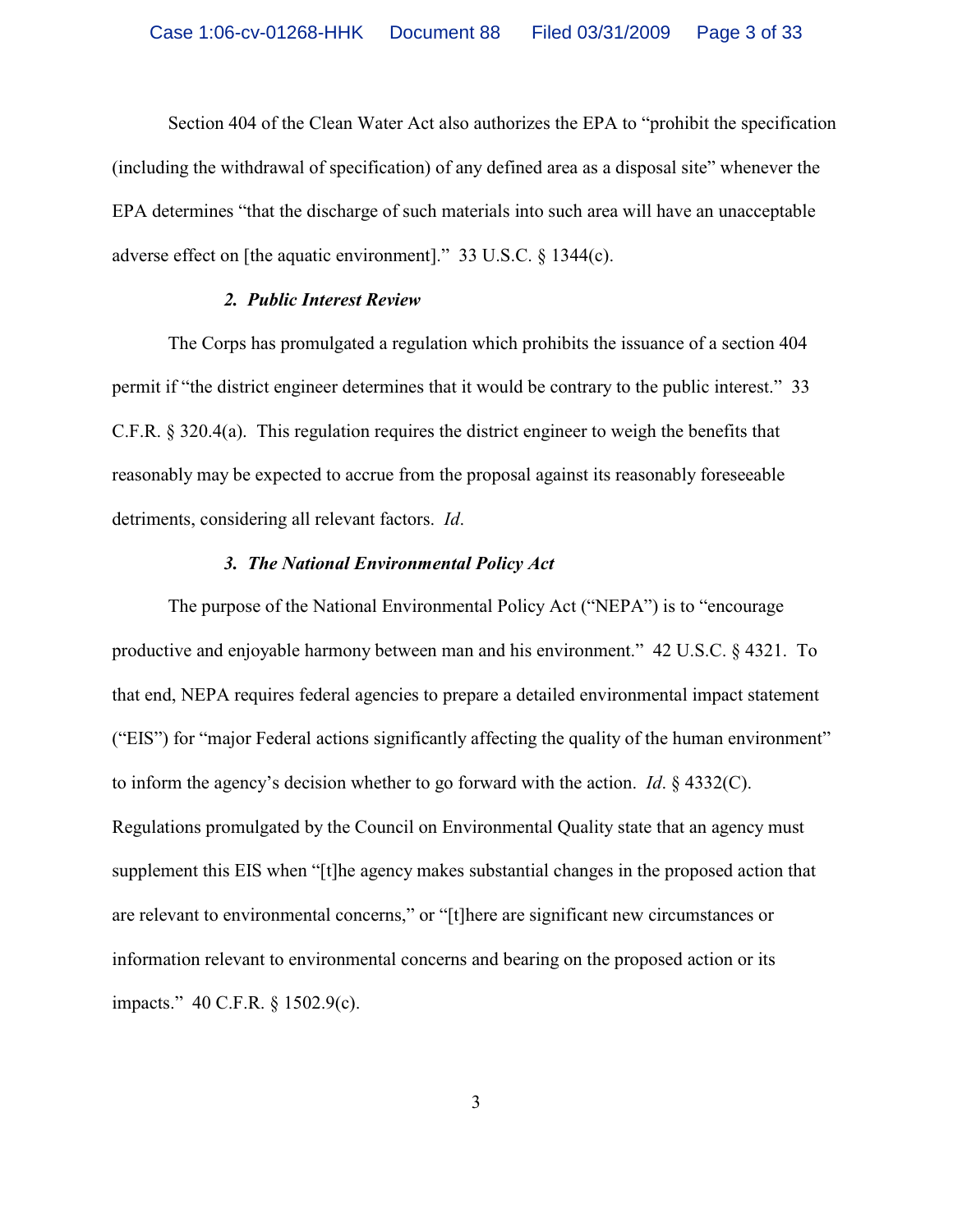## **B. Factual Background**

This action challenges the issuance of a permit to Newport News by the Corps under section 404 of the Clean Water Act to build a 1,526-acre reservoir on the Cohoke Creek in King William County, Virginia (the "Reservoir Project" or the "Project"). The permit was issued on November 15, 2005, but the Project has a long history.

In 1984, the Norfolk District of the Corps (the "Norfolk District") published a Water Supply Study concluding a nine-year study process and projecting that the Lower Peninsula of Virginia would need 40 million gallons per day (mgd) of additional water by 2030. Responding to that prediction, Newport News organized the Regional Raw Water Study Group ("RRWSG") in 1987 to develop a plan to meet the future need.In 1993, Newport News, on behalf of the RRWSG, submitted to the Corps and the Virginia Department of Environmental Quality an application for permits for construction of the Reservoir Project. The proposed Project consisted of a reservoir, which would be created by a dam across the Cohoke Creek thereby flooding nearby wetlands and streams. To fill the reservoir, the Project would pump water from the nearby Mattaponi River into the reservoir. The goal was to "provide a dependable, long-term water supply for the Lower Virginia Peninsula." AR 023151.

As required by NEPA, the Norfolk District published a draft EIS for the Reservoir Project in 1994, a supplement to the draft in 1995, and a final EIS in 1997. During this time, Newport News twice revised its application, moving the dam upstream and thereby reducing its wetland and stream effects. Responding to comments that the water need projection was inflated, the Norfolk District also requested the Corps' Institute for Water Resources ("IWR") to provide an independent technical review of Newport News' projected water needs. The IWR concluded that the forecasted water need was inflated by about 16 mgd, making the actual need closer to 24 mgd by 2040.

4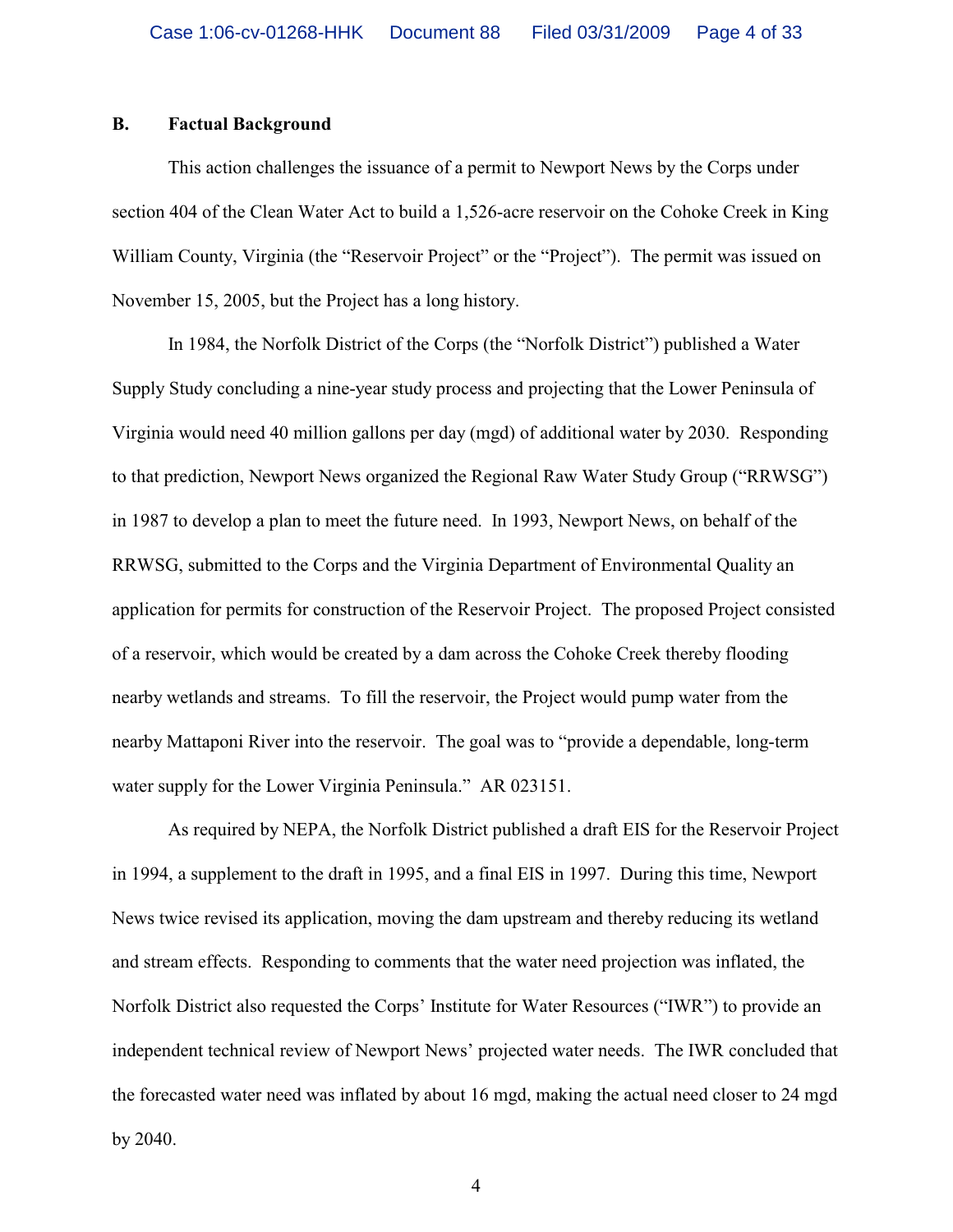In 2001, in accordance with the Corps' procedures, the Norfolk District issued its final recommended record of decision. It recommended that the Corps deny the permit, finding that the Project would cause or contribute to significant degradation of the waters of the United States, that practicable, less damaging alternatives were available, and that the Project was not in the public interest. The EPA and the Fish and Wildlife Service ("FWS") agreed with the Norfolk District's recommended decision. The Governor of Virginia, however, objected to the proposed denial of the permit and therefore, in accordance with the Corps' procedures, the application was referred to the North Atlantic Division of the Corps ("North Atlantic Division").

In 2002, the North Atlantic Division issued an initial decision finding that there was a need for a dependable source of water and that the Reservoir Project was a practicable alternative to meet that need. It therefore resumed processing the permit application, which had been on hold following the Norfolk District's recommended decision, to address outstanding issues including how to mitigate the environmental effects on wetlands. In June 2004, Newport News submitted a wetlands mitigation plan ("Mitigation Plan"), which proposed to restore or create 806 acres of wetlands in eleven locations, and to create, enhance or preserve approximately 36.5 miles of streams.

Meanwhile, the Reservoir Project also required permits from two state agencies in Virginia, which were concerned about the effect of the Project on the American shad. In 1997, the Virginia State Water Control Board issued a Virginia Water Protection permit setting a monthly minimum in-stream flow for the Mattaponi River, which prohibits pumping when water flows are below the minimum in-stream flow unless Newport News implements emergency water conservation measures. In 2003, the Virginia Marine Resources Commission ("VMRC")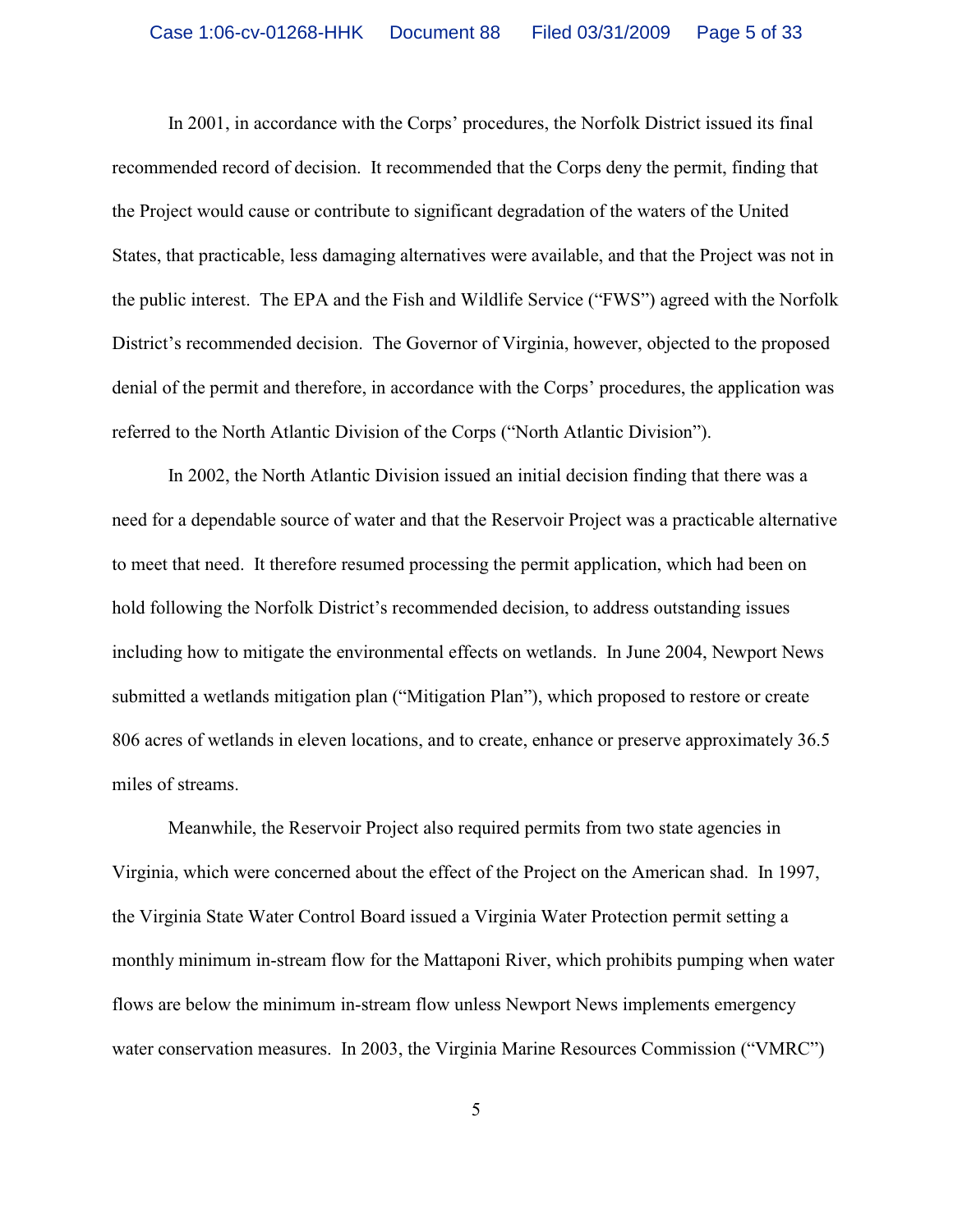denied a permit for the construction and placement of the intake structures and pipelines in the Mattaponi River because it would adversely effect the early life history stages of the shad. In 2004, however, VMRC reversed its decision and issued the permit with restrictions. To protect shad, the VMRC permit prohibits water withdrawals from the Mattaponi River for several months during shad spawning season (which is defined as extending from March 1 to July 31 of each year until Newport News can prove that a shorter pumping hiatus would equally protect the shad) except when a water emergency is declared by the President or the Governor of Virginia.

The Corps issued its final record of decision ("ROD"), at issue in this case, on July 29, 2005, and issued the permit on November 15, 2005. The Corps concluded that the Project was in the public interest and would not cause or contribute to significant degradation of the waters of the United States. Stating that the forecasted water need by 2040 was now 15.9 mgd and relying on the 1997 final EIS, the Corps concluded that the Reservoir Project, which would provide 19 mgd, was the least damaging practicable alternative. Although it has the authority to veto the Corps' issuance of a permit, the EPA did not.

The permitted Reservoir Project consists of the reservoir, which would be created by a dam across the Cohoke Creek, a water supply intake structure and station that could pump up to 75 mgd of fresh water from the nearby Mattaponi River, and a pumping station and pipeline to transfer water from the reservoir to Newport News' existing water works.The Reservoir Project would flood over 1,500 acres of land and require the excavation, fill, destruction and flooding of approximately 403 acres of freshwater wetlands and the elimination of 21 miles of free-flowing streams.Its cost is estimated to be over \$200 million.Construction of the Reservoir Project cannot begin until 2010 at the earliest and the Project will not become operational until 2013 or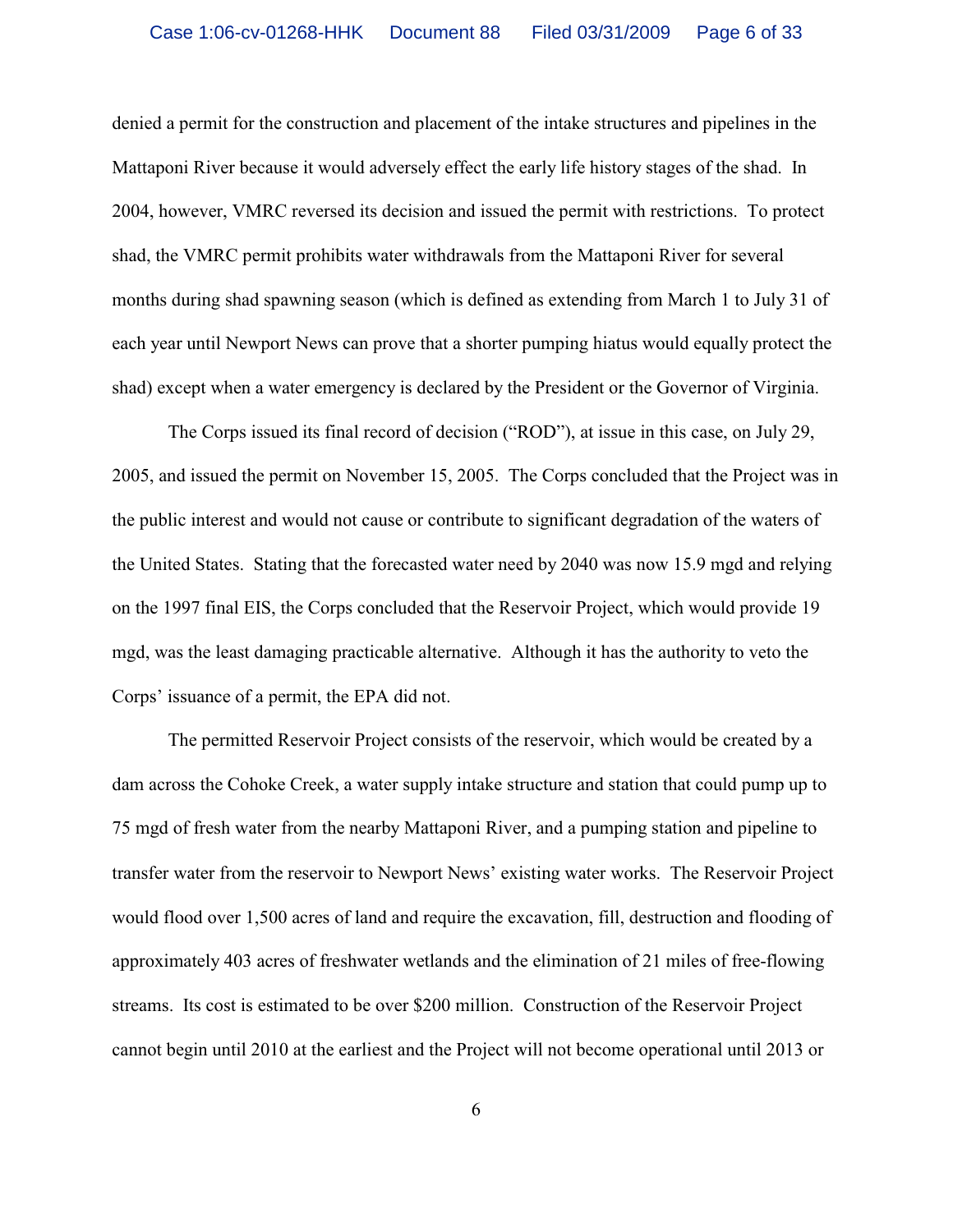later.In the meantime, Newport News is conducting the necessary environmental and archeological studies to satisfy the conditions of the permits issued by the Corps and Virginia and is acquiring land.

The EPA has stated that "[t]he proposed [Project], if approved, would represent the largest single permitted wetland loss in the Mid-Atlantic region in the history of the Clean Water Act Section 404 program . . . ." AR 023772. The Tribe's 150-acre reservation is on the Mattaponi River, approximately three miles downstream of the proposed intake structure, and the Tribe has depended for centuries on the Mattaponi River and its shad population. Shad are an important source of food and income, as well as a resource of cultural and religious significance, to the Tribe.

### **II. ANALYSIS**

Plaintiffs challenge the Corps' issuance of the permit on the grounds that the determinations of the Corps that the Project was the least damaging practicable alternative, that it would not cause or contribute to significant degradation of the waters of the United States, and that it was in the public interest were arbitrary and capricious. Plaintiffs also contend that the Corps' failure to supplement the final EIS was arbitrary and capricious as was the EPA's failure to veto the permit.

### **A. Standard of Review**

This court reviews plaintiffs' claims under the Administrative Procedure Act ("APA") because the claims challenge the final action of an administrative agency. In conducting its review, this court shall "hold unlawful and set aside agency action, findings, and conclusions found to be . . . arbitrary, capricious, an abuse of discretion, or otherwise not in accordance with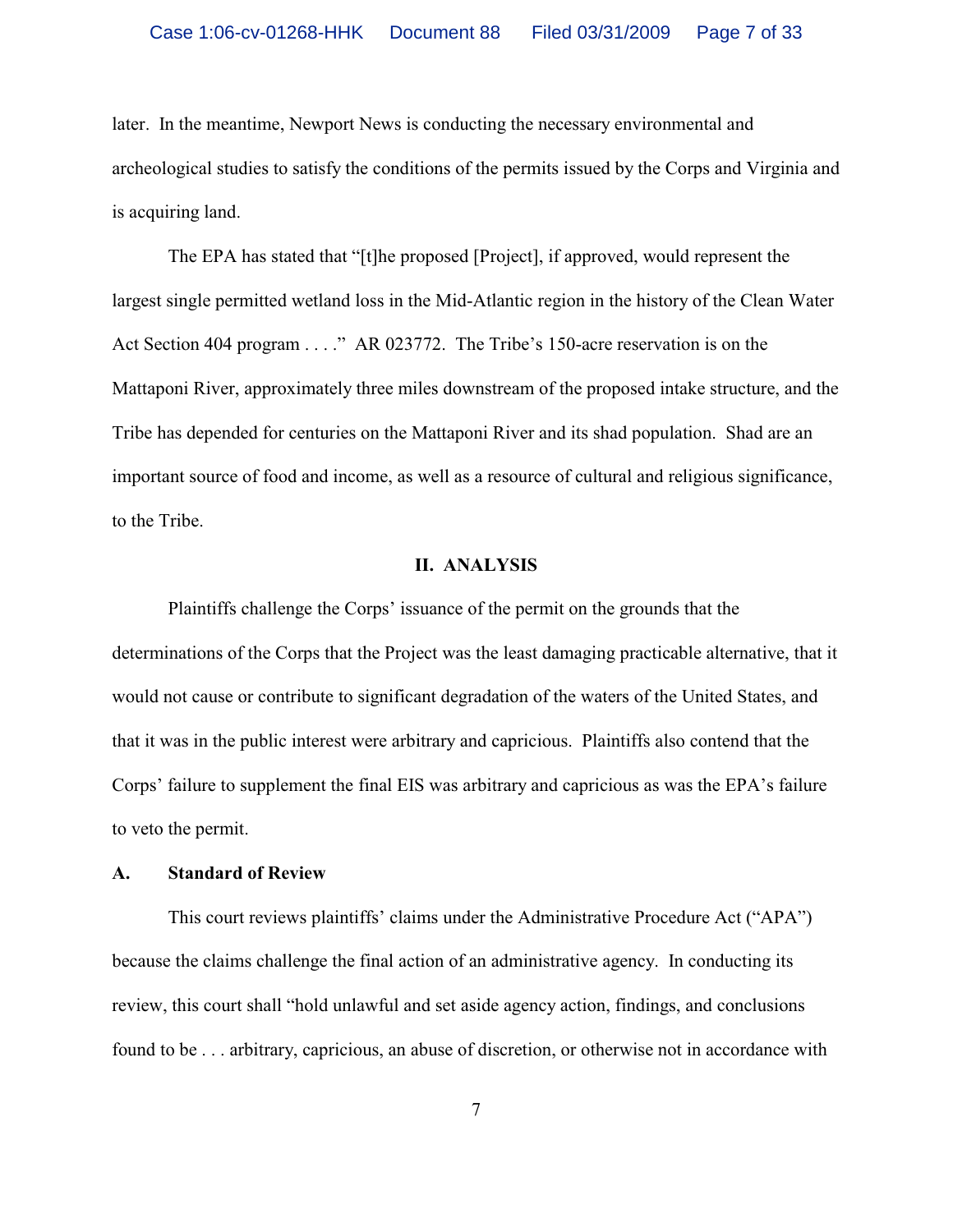the law." 5 U.S.C. § 706(2). An agency decision is arbitrary and capricious if

the agency has relied on factors which Congress has not intended it to consider, entirely failed to consider an important aspect of the problem, offered an explanation of its decision that runs counter to the evidence before the agency, or is so implausible that it could not be ascribed to a difference in view or the product of agency expertise.

*Motor Vehicle Mfrs. Ass'n v. State Farm Mut. Auto. Ins. Co.*, 463 U.S. 29, 43 (1983).

Agency actions are presumed to be valid. *See Ethyl Corp. v. EPA*, 541 F.2d 1, 34 (D.C. Cir. 1976). As long as an agency considers relevant factors and can articulate a rational connection between the facts found and the choices made, then its decision will be upheld. *See State Farm*, 463 U.S. at 42-43; *Marsh v. Or. Natural Res. Council*, 490 U.S. 360, 378 (1989) (holding that agency action will not be reversed absent a clear error of judgment). Moreover, when an agency's action relies on scientific and technical information touching upon the agency's area of expertise, a court is particularly deferential. *See Marsh*, 490 U.S. at 377; *Huls Am., Inc. v. Browner*, 83 F.3d 445, 452 (D.C. Cir. 1996) ("we will give an extreme degree of deference to the agency when it is evaluating scientific data within its technical expertise") (internal citations and quotations omitted). The court must, however, conduct a "searching and careful" review of the record to establish that the agency's decision is rational and based on consideration of all relevant factors. *Citizens to Preserve Overton Park v. Volpe*, 401 U.S. 402, 416 (1971). When a final agency action is challenged, the court's review is limited to the administrative record and the grounds for decision invoked by the agency. *See Camp v. Pitts*, 411 U.S. 138, 142 (1973); *SEC v. Chenery Corp.*, 332 U.S. 194, 196 (1947).

The parties have filed cross-motions for summary judgment as to all of plaintiffs' claims. Summary judgment is the proper mechanism for deciding, as a matter of law, whether an agency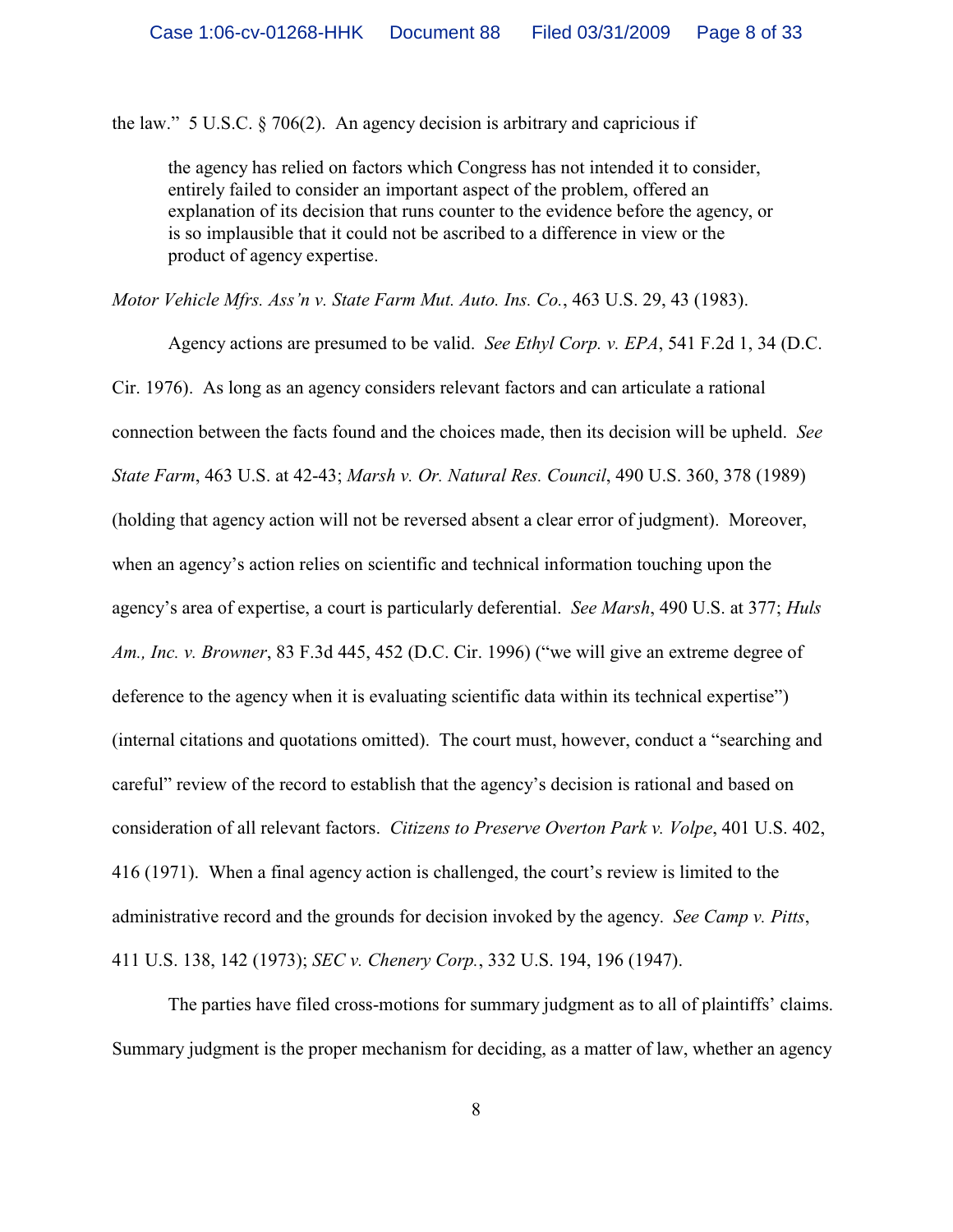action is supported by the administrative record and consistent with the APA standard of review.

*Stuttering Found. of Am. v. Springer*, 498 F. Supp. 2d 203, 207 (D.D.C. 2007) (citing *Richards v.*

*INS*, 554 F.2d 1173, 1177 & n. 28 (D.C. Cir. 1977)). This court does not apply typical summary

judgment standards, however, when reviewing a final action of an administrative agency under

the APA:

Under Rule 56(c) of the Federal Rules of Civil Procedure, summary judgment is appropriate when the pleadings and the evidence demonstrate that "there is no genuine issue as to any material fact and that the moving party is entitled to judgment as a matter of law." FED. R. CIV. P. 56(c). In a case involving review of a final agency action under the [APA], however, the standard set forth in Rule 56(c) does not apply because of the limited role of a court in reviewing the administrative record. *See Sierra Club v. Mainella*, 459 F. Supp. 2d 76, 89-90 (D.D.C. 2006). Under the APA, it is the role of the agency to resolve factual issues to arrive at a decision that is supported by the administrative record, whereas "the function of the district court is to determine whether or not as a matter of law the evidence in the administrative record permitted the agency to make the decision it did." *See Occidental Eng'g Co. v. INS*, 753 F.2d 766, 769-70 (9th Cir. 1985); *see also Nw. Motorcycle Ass'n v. U.S. Dep't of Agric.*, 18 F.3d 1468, 1472 (9th Cir.1994) ( "[T]his case involves review of a final agency determination under the [APA]; therefore, resolution of th[e] matter does not require fact finding on behalf of this court. Rather, the court's review is limited to the administrative record.").

*Stuttering Found.*, 498 F. Supp. 2d at 207. Accordingly, in reviewing the cross-motions for

summary judgment, the court evaluates whether the evidence in the administrative record

permitted the Corps to issue the permit to Newport News and the EPA to not veto the permit.

# **B. The Corps Has Not Adequately Explained Why the Reservoir Project Is the Least Damaging Alternative and Therefore Issuance of the Permit Was Arbitrary and Capricious.**

The Corps is prohibited from issuing a permit if there is a less damaging practicable

alternative. 40 C.F.R. § 230.10(a). "An alternative is practicable if it is available and capable of

being done after taking into consideration cost, existing technology, and logistics in light of the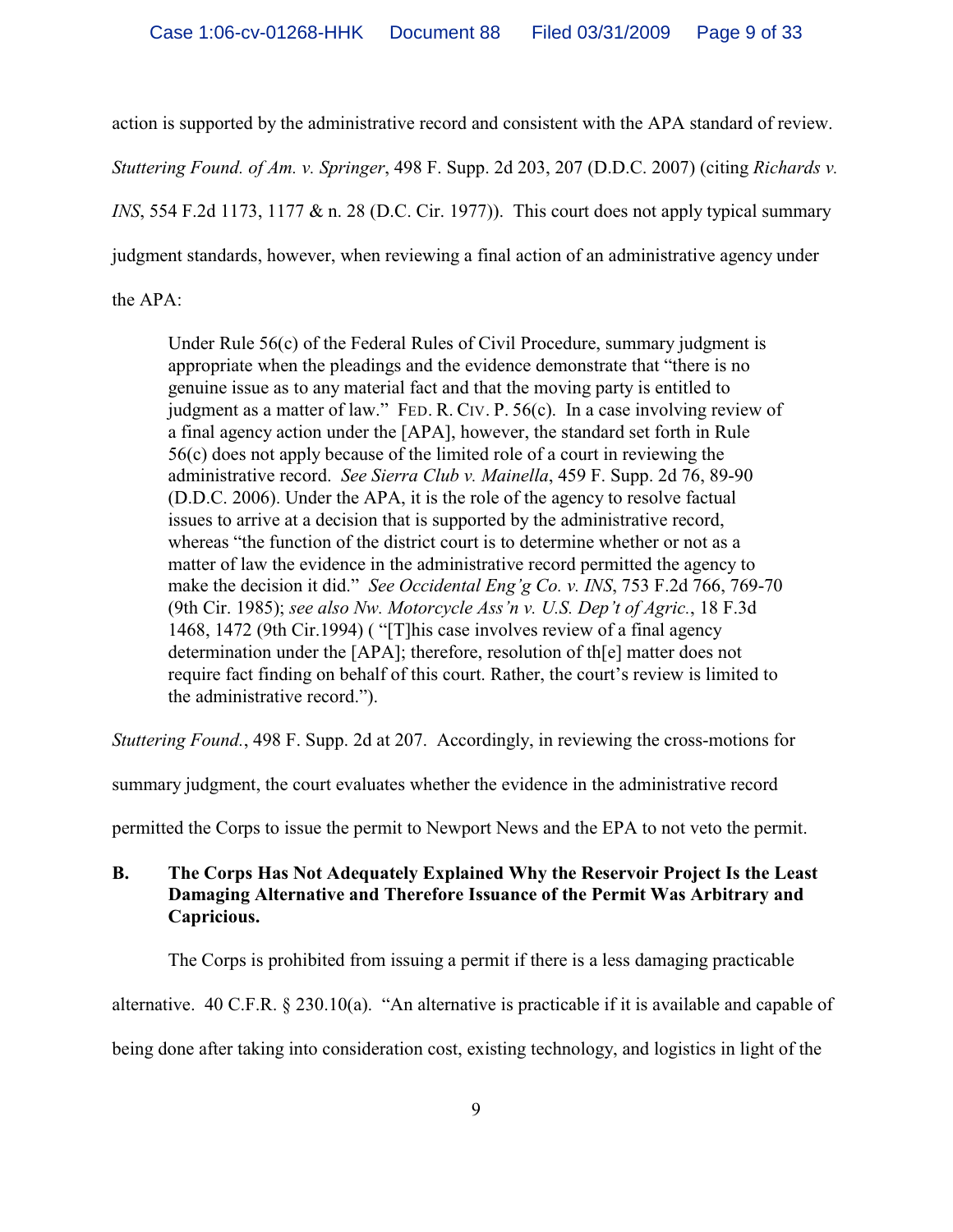overall project purposes." *Id*. § 230.10(a)(2). Plaintiffs argue that the Corps' issuance of the permit was arbitrary and capricious because it rejected less damaging and otherwise practicable alternatives by relying on the outdated and erroneous analysis in the final EIS. Defendants rejoin that regardless of the passage of time and lower water need, the Reservoir Project remains the least-damaging practicable alternative.

In its ROD, the Corps found "that the analysis of alternatives in the Final Environmental Impact Statement provides sufficient information regarding alternatives to be evaluated under these Guidelines, consistent with the provisions of  $[40 \text{ C.F.R.} \$   $230.10(a)(5)]$ ." AR 023184. It therefore limited its scope to those alternatives found practicable in the final EIS. AR 023204. Based on the final EIS, the Corps "conclude [d] that the ... Reservoir Project is the least environmentally damaging practicable alternative." AR 023184. Plaintiffs contend that it was arbitrary and capricious to rely on the alternatives presented in the 1997 final EIS because of several important changes that occurred between 1997 and 2005.

First, the projected water need decreased substantially.<sup>1</sup> Even taking into account that some of the decrease was due to the implementation of other practicable alternatives considered in the final EIS, plaintiffs argue that the decrease that occurred as a result of the initial need estimate being too great was substantial. Second, plaintiffs contend that between 1997 and 2005, the cost of the Project increased, while the amount of water it would produce decreased.

<sup>&</sup>lt;sup>1</sup> The final EIS alternatives analysis was based on a projected need of 39.8 mgd. AR 044914. By the time the Corps decided to issue the permit in 2005, however, the projected need was only 15.9 mgd. AR 023154. This difference is due in part to the implementation of some of the other alternatives considered in the final EIS, specifically conservation measures accounting for a 5.6 mgd reduction in demand, *see id.*, and the construction of a desalination plan that provides 5.7 mgd to the area, *id*. Corp's Mot. Summ. J. at 10. The remainder of the difference, 13.6 mgd, is due to inaccuracies in the initial projections.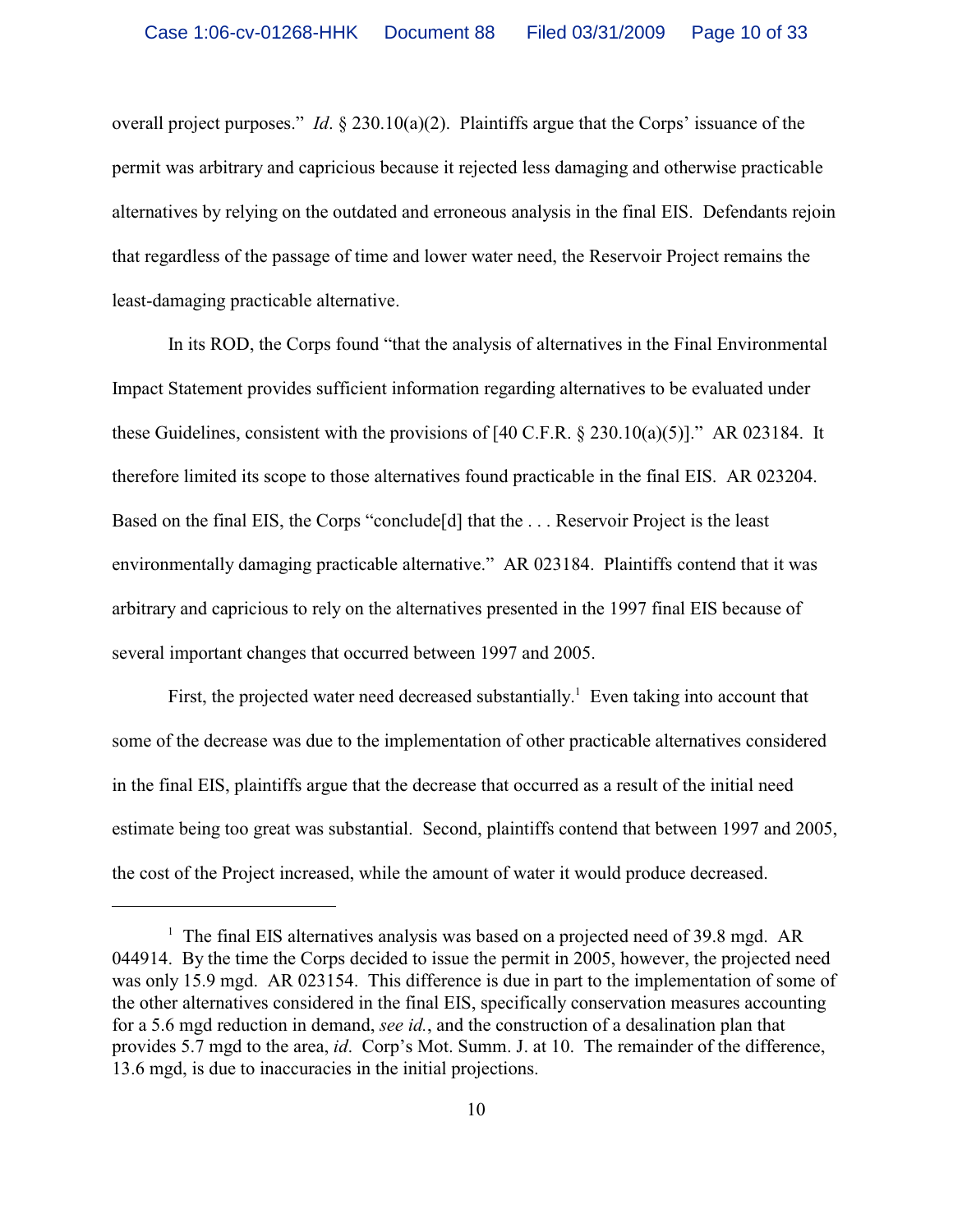Consequently, the cost per mgd for the Project now exceeds the affordability criterion used in the final EIS, even accounting for inflation, according to plaintiffs. Plaintiffs point to the Norfolk District's recommended ROD, which states that of the thirty-one alternatives included in the final EIS, the RRWSG eliminated all but six because they would not meet the projected needs, were too costly, or presented other practicability concerns. AR 078169. Only alternatives that included reservoirs were carried forward for a detailed environmental review. *Id*.

Plaintiffs argue that given the reduced water need and the increased cost of the Project, some of these alternatives were improperly eliminated and other practicable alternatives may now exist. This position is supported, plaintiffs note, by a letters from the FWS to the Corps in both 2004 and 2005 stating the FWS's belief that "other project alternatives, or combinations of alternatives, exist which are less environmentally-damaging practicable alternatives than the [Reservoir Project]" and "request[ing] that the Corps re-examine the alternatives which may meet this lower need . . . ." AR 008989, 019520-21. Nowhere in the ROD, argue plaintiffs, does the Corps even address these changes.

Plaintiffs point to several potentially practicable alternatives included in the final EIS that they contend could, in combination, satisfy the water need. Plaintiffs assert that the combination of conservation measures and development of new fresh groundwater resources, both found to be practicable in the final EIS, could potentially meet the reduced need, and that the ROD did not adequately assess the viability of this alternative.Plaintiffs further identify several alternatives not carried forward for a complete evaluation in the final EIS that they contend the Corps arbitrarily and capriciously failed to evaluate in the ROD, including reducing "dead storage" in existing reservoirs to increase yields from those reservoirs combined with using the full pumping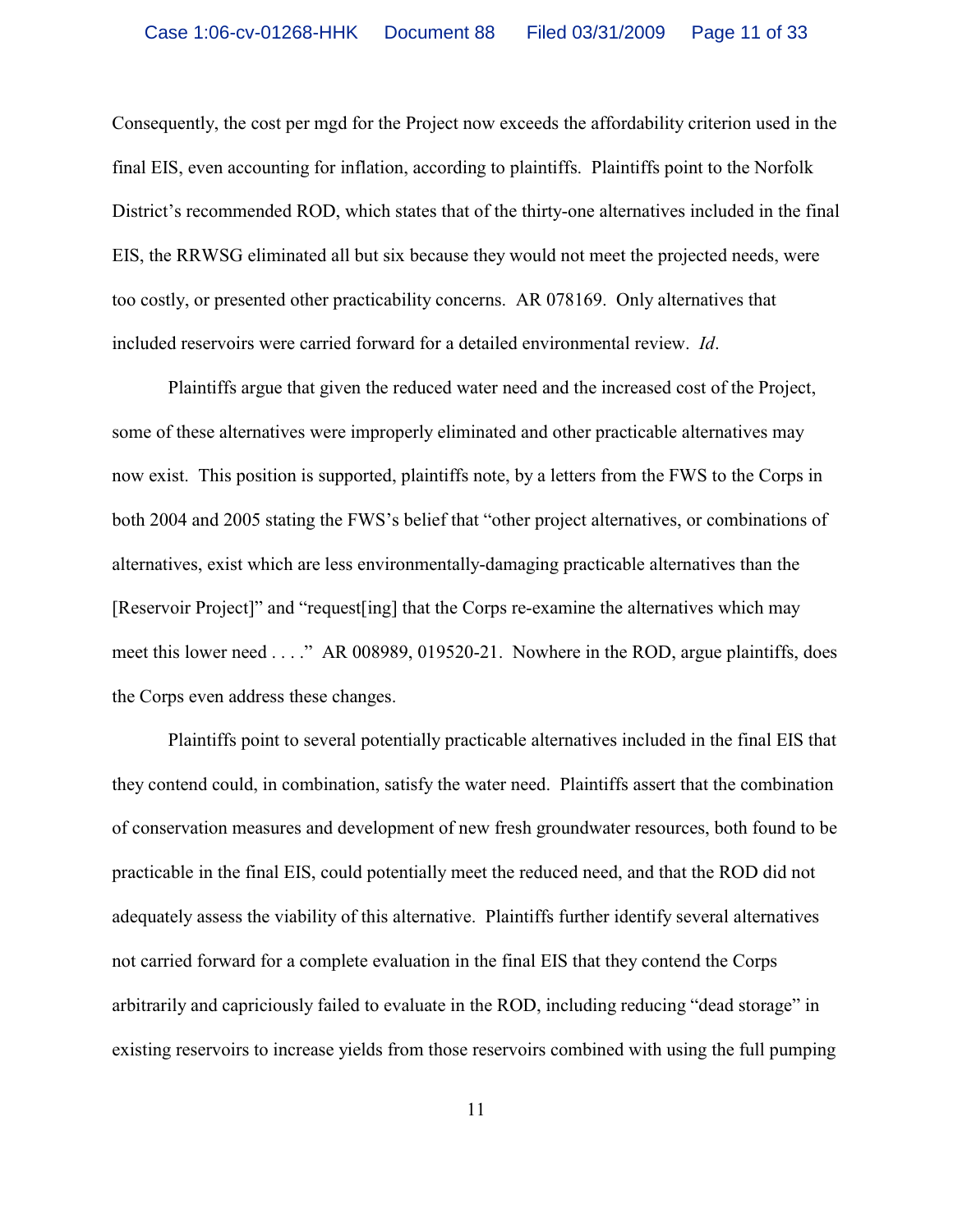capacity from the Chickahominy River, using the existing "Big Bethel" reservoir, and developing additional groundwater supplies and desalination facilities.

The Corps responds that even with the reduced project deficit, the Reservoir Project is still the only available practicable alternative that would produce the amount of water necessary to satisfy the projected demand. Explaining that it is wrong to assume that the only reason alternatives were omitted from consideration in the final EIS was that they were inadequate to meet the projected need, the Corps asserts that "many of these alternatives were deemed impracticable and eliminated from further analysis – not simply because they would not meet the region's water needs, but because they were too costly, technologically infeasible, or otherwise impracticable." Corps' Mot. Summ. J. at 14.

The Corps contends that the ROD found that the only unimplemented practicable nonreservoir alternative considered in the final EIS was further development of groundwater, which would provide at most an additional 4.4 mgd and would therefore not meet the projected need, and that the other reservoir locations were impracticable.The Corps points out that the ROD also states that additional water conservation measures discussed in the final EIS are presently being implemented and therefore implies that further conservation measures are impracticable. Plaintiffs have the better argument.

In the ROD, the Corps states that it "find[s] that the analysis of alternatives in the Final Environmental Impact Statement provides sufficient information regarding alternatives to be evaluated under these Guidelines . . . ." AR 023184. The Corps never explains, however, why in the face of the reduced need and the higher cost of the Reservoir Project, the final EIS remains sufficient. There is no evidence in the ROD that the Corps re-analyzed whether any projects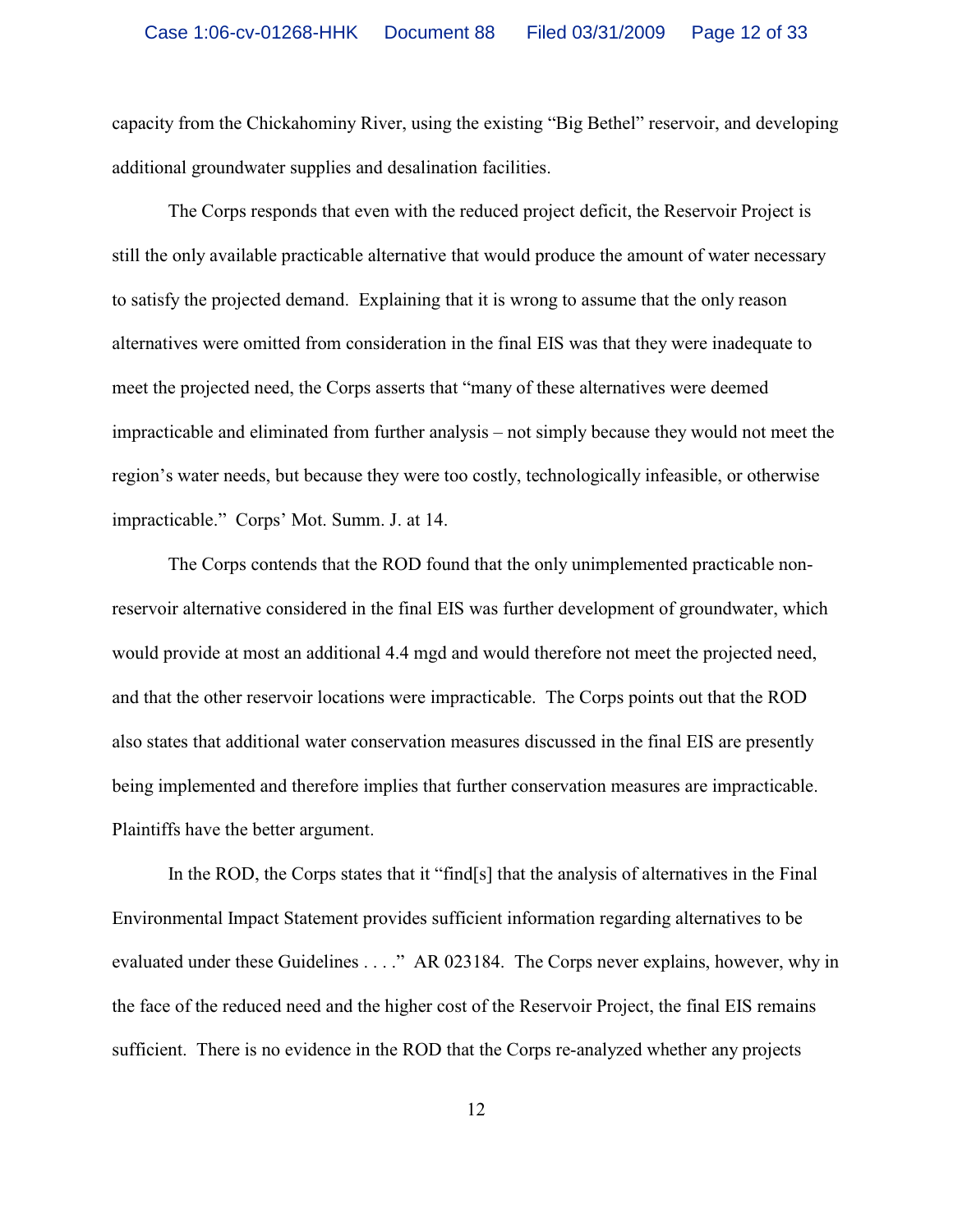rejected in the final EIS were rejected based on need or cost considerations that have now changed. To the contrary, the Corps explains that it did not investigate greater groundwater desalination because it was found impracticable in the final EIS and was therefore outside of the scope of the ROD. AR 023204.

In the ROD, the Corps addresses many of the specific alternatives identified by plaintiffs. For example, with respect to additional groundwater desalination, the ROD states that such development "could place risks of adverse impacts and environmental damages on groundwater supplies [and] such impacts may be as deleterious as the anticipated impacts from the loss of wetlands associated with construction of the reservoir. Excessive groundwater withdrawal may result in widespread saltwater intrusion and a non-sustainable supply of potable water." AR 023203. In its motion, the Corps supplements this explanation with a cite to the final EIS, which states that Virginia "has taken a strong position against new large-scale groundwater withdrawals," and therefore was unlikely to permit this alternative. AR 045019. This explanation is not a sufficient basis for the Corps to determine that groundwater withdrawals were impracticable. The fact that this option *may* be as deleterious as the Reservoir Project does not establish that the Reservoir Project is the least-damaging alternative. And the fact that Virginia had taken a strong position against groundwater withdrawals does not convince the court that the alternative was impracticable, especially in light of the fact that the State of Virginia initially denied Newport News' permit for the Reservoir Project. With respect to the conservation alternative, the ROD suggests that conservation efforts have been maximized, but does not explain the discrepancy between the 7.1 to 11.1 mgd that the final EIS predicted would be practicable from conservation measures and the 5.6 mgd reduction in demand based on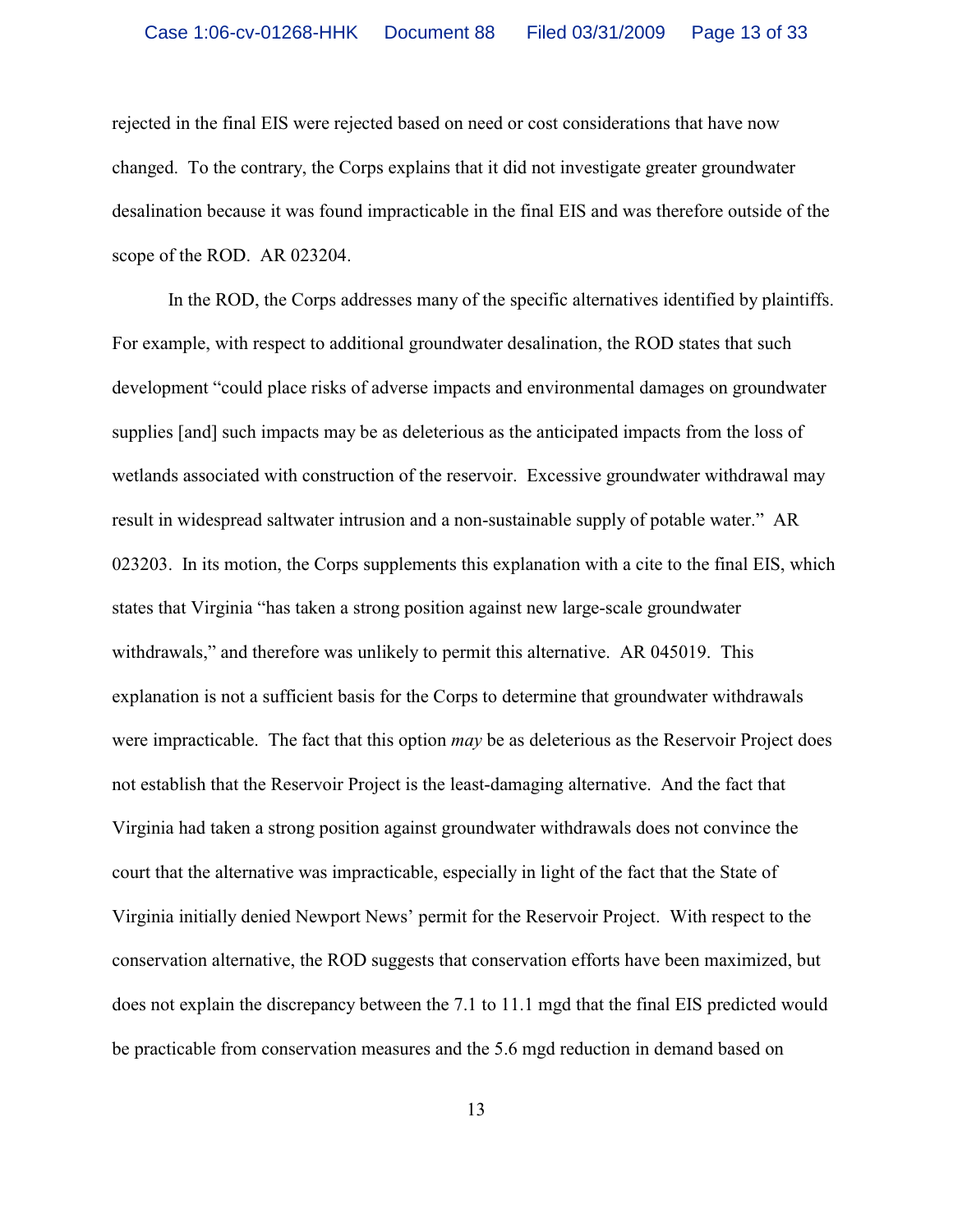already implemented conservation measures factored into its new calculation of water needs. *See* AR 023203, 045042.

Other alternatives are similarly treated in the ROD, which concludes that "the patchwork of small supply alternatives *may* not meet the long-term water supply needs . . . and *could* place risks of adverse impacts and environmental damages to [other water resources]."AR 023203 (emphasis added).Before determining that a Project that would flood 403 acres of functioning wetlands is the least-damaging practicable alternative, the Corps must do more than give vague explanations about the potential adverse effects of or potential political opposition to other alternatives. It must explain fully, based an analysis adequate to the task, why other alternatives are either impracticable or more damaging.

The Clean Water Act "compels that the [least-damaging] alternative be considered and selected unless proven impracticable." *Utahns for Better Transp. v. U.S. Dep't of Transp.*, 305 F.3d 1152, 1189 (10th Cir. 2002). The court finds that the Corps acted arbitrarily and capriciously when it found that the Reservoir Project was the least damaging practicable alternative based on its assertions that other alternatives *may* not meet needs and *could* be more damaging. The Corps must adequately explain why there is no less-damaging practicable alternative. If the Corps cannot so explain based on the record before it, it must reconsider its determination based on an adequate analysis of the alternatives.

# **C. The Corps' Determination that the Reservoir Project Would Not Cause or Contribute to Significant Degradation of the Waters of the United States Was Arbitrary and Capricious.**

The Clean Water Act prohibits the Corps from issuing section 404 permits if the proposed discharge of dredged or fill material "will cause or contribute to significant degradation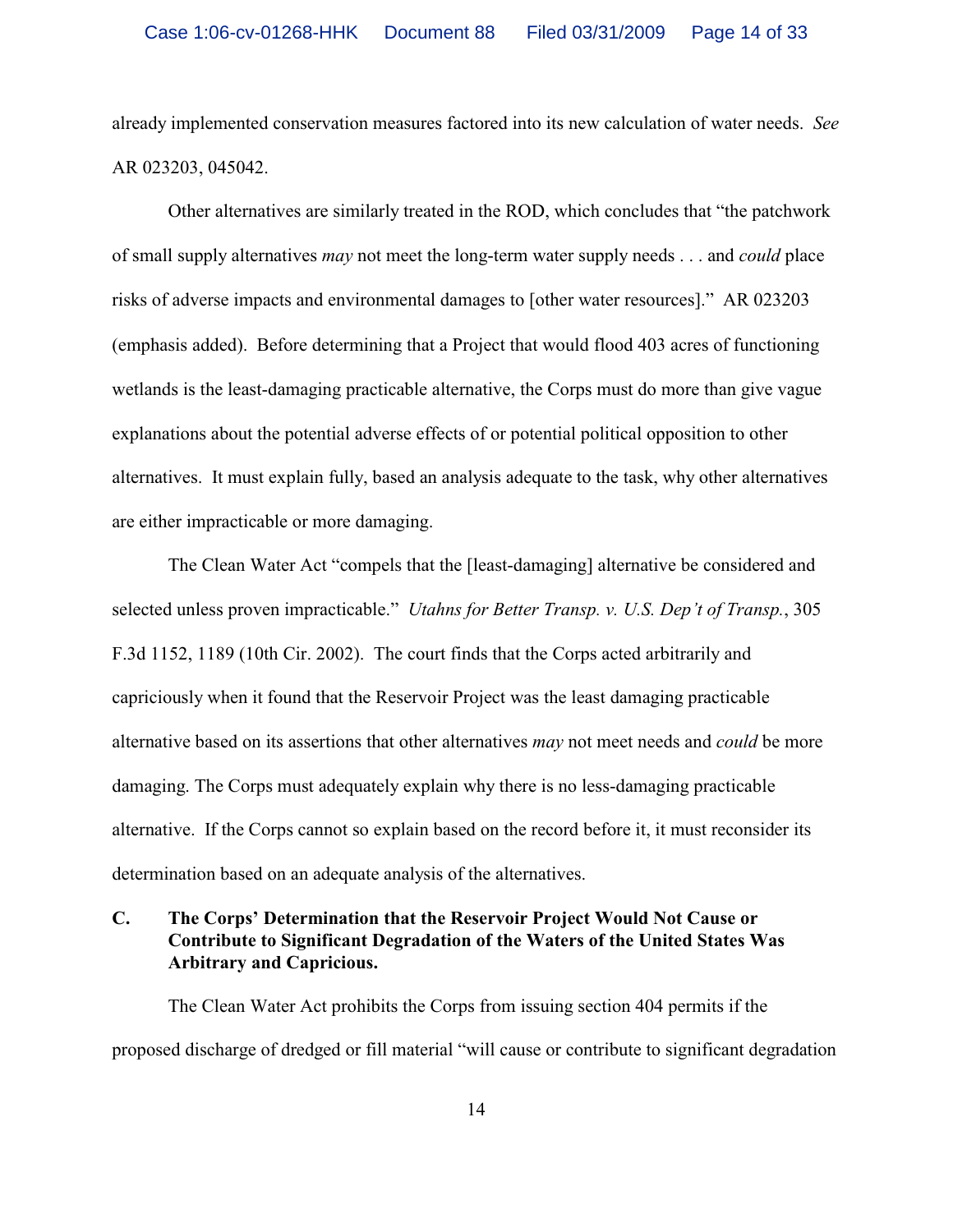of the waters of the United States." 40 C.F.R. § 230.10(c). Effects contributing to significant degradation include "significantly adverse effects" on "the life stages of aquatic life and other wildlife dependent on aquatic ecosystems" and on "aquatic ecosystem diversity, productivity and stability" including "loss of fish and wildlife habitat." *Id*. In the ROD, the Corps determined that the permit would not significantly degrade waters of the United States. AR 023190. Plaintiffs contend that this determination is arbitrary and capricious.

All of the parties agree that the project will have significant effects on the natural environment. *See* AR 023186-89 (stating, in the ROD, that the project "would result in a significant alteration of the natural ecosystem in Cohoke Creek" and "is expected to have a major, long-term impact upon wetlands" and "the current functions of the aquatic ecosystem"). In concluding that the project would not cause or contribute to significant degradation of the waters of the United States, however, the Corps concluded that Newport News' proposed Mitigation Plan would adequately compensate for lost wetlands and their functions and therefore overall there would be no significant degradation. AR 023190. Plaintiffs argue that this conclusion is arbitrary and capricious because it violates the Corps' no-net-loss policy and watershed requirement, and because it runs counter to the evidence before the Corps. The court will address plaintiffs' concerns as they relate to (1) the Corps' Mitigation Plan, (2) the effect of the Reservoir Project on certain species, and (3) the effect of the Project on the salinity of the Mattaponi River.

### *1. Mitigation Plan*

Plaintiffs argue that the Corps' finding that the Mitigation Plan will adequately compensate for the wetland functions and values lost due to the Reservoir Project is arbitrary and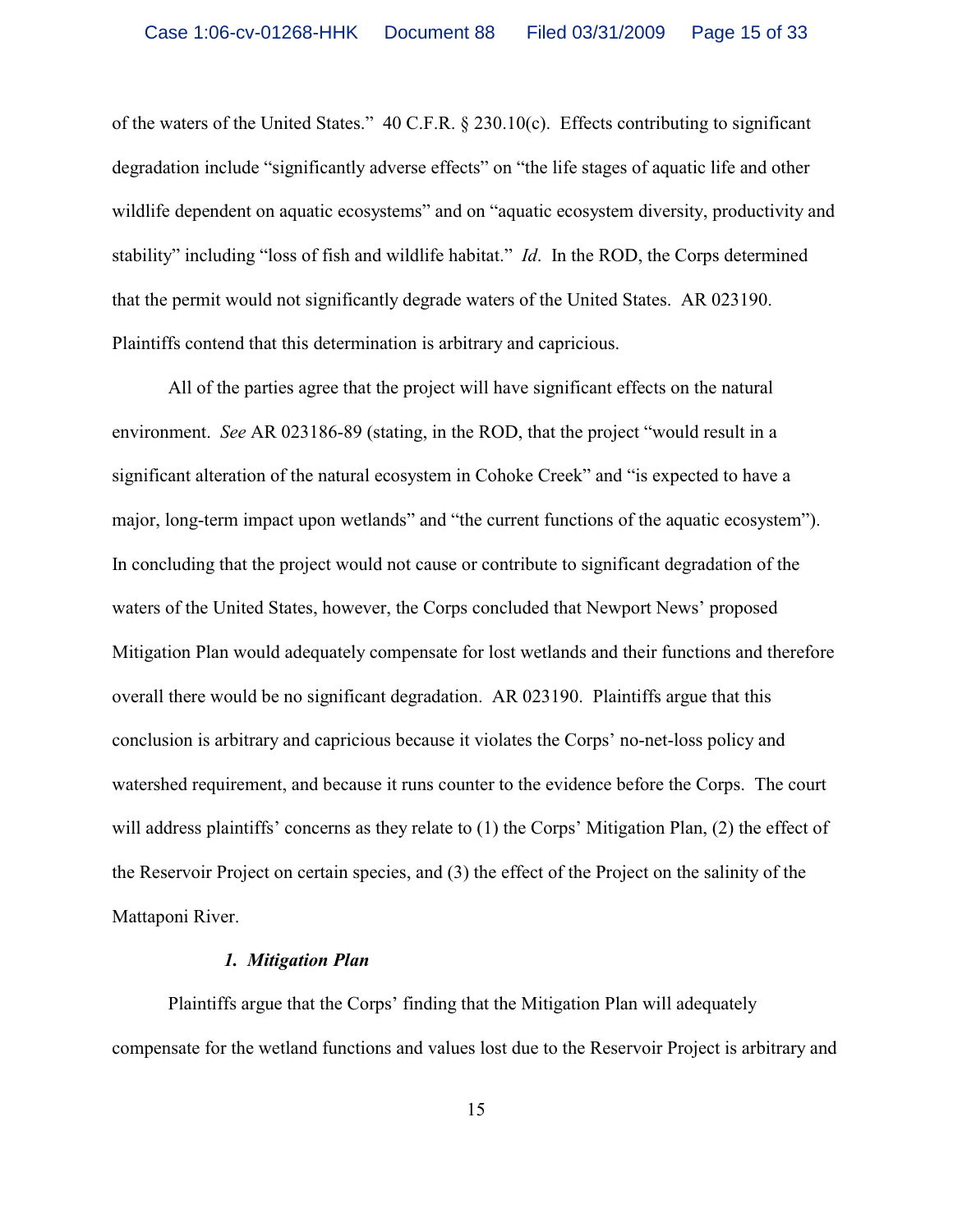capricious because it violates Corps' policies and runs counter to the evidence before the Corps. As an initial matter, the court concludes that the Corps' determination was not contrary to its nonet-loss policy or watershed requirement.<sup>2</sup> This conclusion, however, does not end the court's inquiry because the Clean Water Act prohibits the Corps from issuing a permit that will cause or contribute to significant degradation of the waters of the United States. *See* 40 C.F.R. § 230.10(c). Plaintiffs argue that the Corps' decision that the permit would not cause or contribute to significant degradation because of the Mitigation Plan was contrary to the evidence before it, pointing to a series of letters from the EPA, the FWS, and others, and to the recommended ROD. They argue that "all of the scientific comments submitted on the proposed mitigation plan, with the exception of the applicant's own reports, uniformly agreed that the plan could not replace the wetland functions and values that would be lost." All. Mot. Summ. J. at 17. The Corps responds that letters that assessed plans prior to the proposed Mitigation Plan are irrelevant to whether the Mitigation Plan would compensate for the lost wetlands, and that while it is required to consider agencies' and others' comments, it is not required to agree with them. Newport News rejoins that the EPA and the FWS were not entirely consistent in their views, and that the EPA did not even comment on the Mitigation Plan.

 $\frac{1}{2}$  The Corps correctly points out that the no-net-loss policy "expressly recognizes] that no net loss of wetland functions and values may not be achieved in each and every permit action." *See* 55 Fed. Reg. 9210, 9210-11 (March 12, 1990). Therefore, plaintiffs' argument that the Mitigation Plan will not compensate for the loss of all functional values does not establish that the issuance of the permit is contrary to the no-net-loss policy. Moreover, the no-net-loss policy states that "[c]ompensatory actions . . . should be undertaken, when practicable, in areas adjacent or contiguous to the discharge site." *Id*. at 9212. If such "on-site" mitigation "is not practicable, off-site compensatory mitigation should be undertaken in the same geographic area if practicable (i.e., in close physical proximity and, to the extent possible, the same watershed)." *Id.* Plaintiffs try to convert this language into a requirement that all mitigation occur within the same watershed as the Project. At the time of the ROD, there was no such requirement.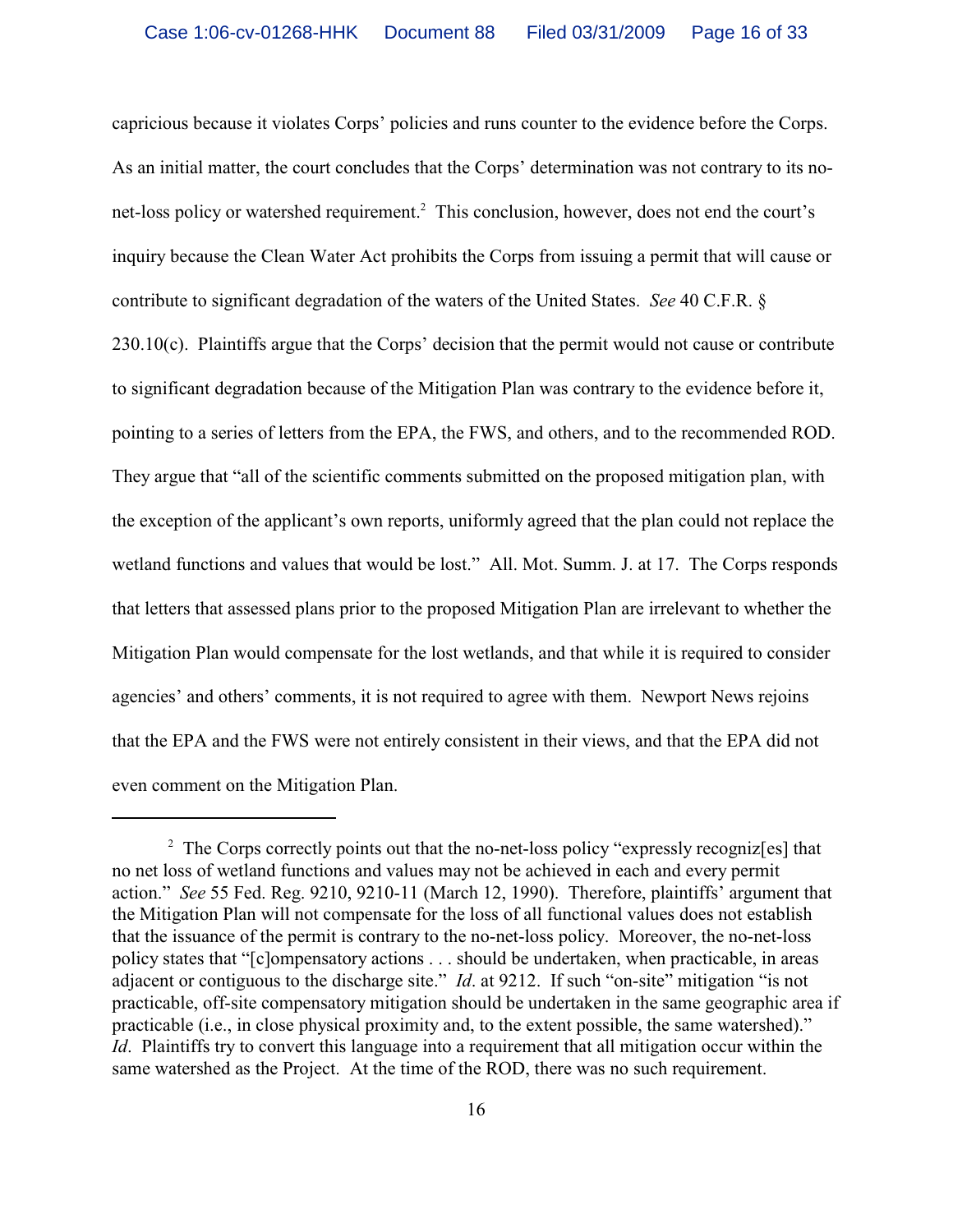The record is replete with letters from the FWS and the EPA expressing opposition to the issuance of the permit. *See, e.g.*, AR 008968-69 (2004 letter from the FWS to the Corps "reiterat[ing] our strong opposition to permit issuance," and stating that the FWS "does not believe that mitigation areas fully compensate for the stream valley wetland complex of Cohoke Creek that would be lost."); AR 040401 (2000 letter from the EPA to the Corps, stating the "EPA has consistently acknowledged that the complex mosaic ecosystem which will be impounded by the reservoir can not be replicated"). Importantly, in February 2005, after the completion of the Mitigation Plan, the FWS wrote, "[t]he Service reiterates our strong opposition to permit issuance. . . . We believe this project constitutes a net loss of wetlands and aquatic habitats, and will result in significant degradation of the aquatic ecosystem." AR 019520. The gist of the Corps' response to these comments is that the Corps admits that replication of all affected wetlands functions is impossible, but that neither policy nor statutes require such replication. AR 023177.

The court agrees with the Corps that letters and findings that preceded the proposed Mitigation Plan are relevant only insofar as they apply equally to the Project including the Mitigation Plan. The court also agrees with the Corps that the Corps need only consider and respond to these agencies' and scientists' comments, and need not agree with them. The Corps, however, must demonstrate that it has considered significant comments and criticisms by explaining why it disagrees with them; it may not dismiss them without adequate explanation. *See ARCO Oil & Gas Co. v. FERC*, 932 F.2d 1501, 1504 (D.C. Cir. 1991) ("conclusory statements cannot substitute for the reasoned explanation that is wanting in this decision").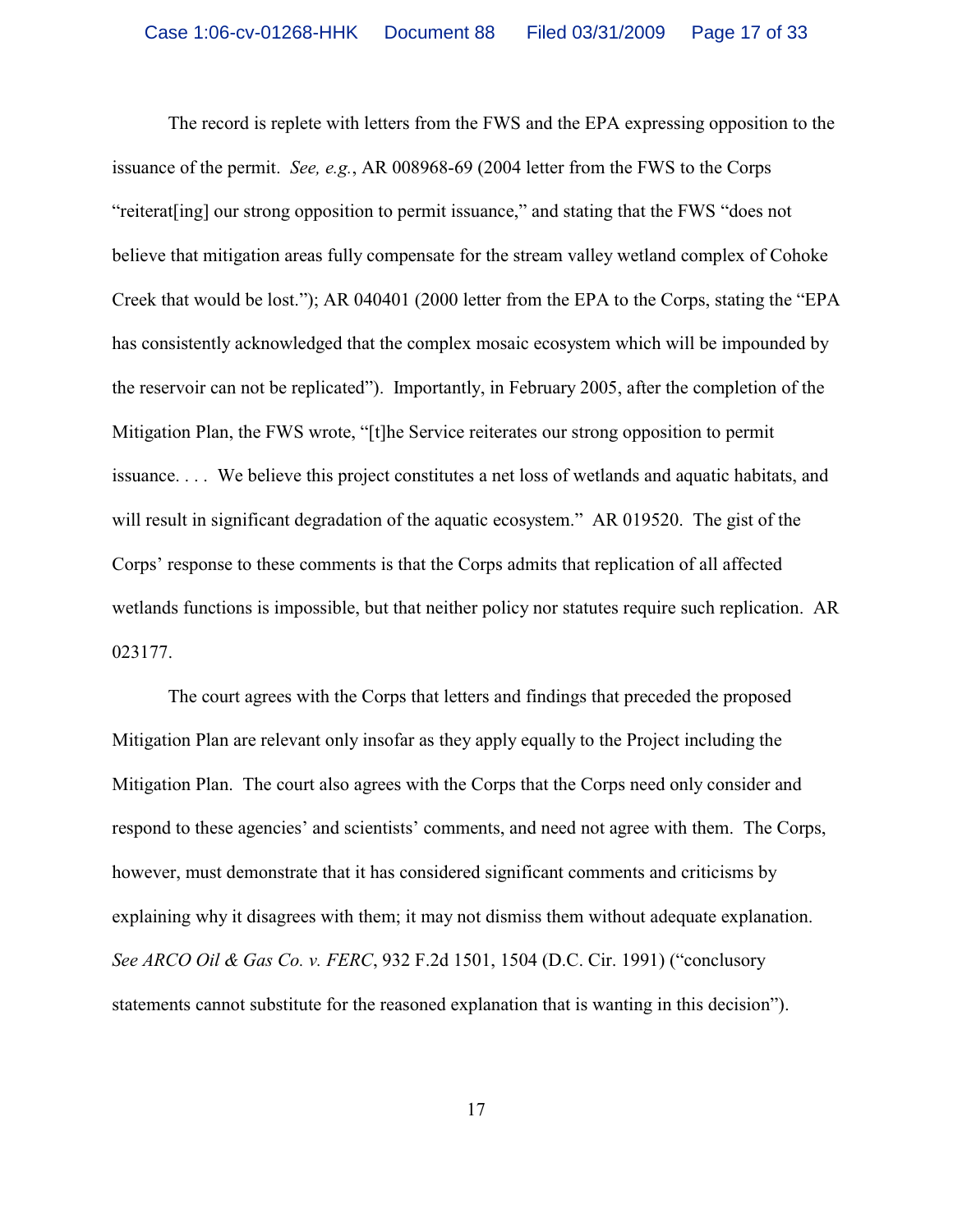While the Corps is surely correct that precise replication of the destroyed wetlands is not possible and not required, its finding that the Project will not cause or contribute to significant degradation of the waters of the United States is "based upon successful implementation of the Streams & Wetlands Mitigation Plan that results in no net loss of wetland functions and values." AR 023190. Thus, the Corps cannot simply say that it is not required to replicate the destroyed wetlands as it argues; it must explain how the Mitigation Plan will adequately compensate for lost wetland functions and values such that it results in no net loss of wetland functions and values. In the ROD, the Corps purports to do so. It states:

Based upon Wetland Evaluation Technique and Evaluation for Planned Wetlands studies of the wetlands to be impacted, and the subsequent Habitat Evaluation Procedures analysis, the applicant performed functional assessments for this project which focused on four priority functions: total net primary productivity; water quality as quantified by sediment retention and nutrient assimilation; habitat functions using the Habitat Evaluation Procedures; and landscape interspersion and connectivity. . . .

AR 023174. The ROD then briefly discusses how Newport News' functional assessment showed

gains in each of these areas, and then concludes:

On the basis of the increase in Total Net Primary Productivity, improved water quality, net habitat gains and improved landscape interspersion and connectivity, the Corps of Engineers has determined that successful completion of the elements of the Streams & Wetlands Mitigation Plan will as a whole offset anticipated losses in these functional areas . . . .

AR 023175. The Corps, however, does not address anywhere the fact that the same Wetland

Evaluation Technique ("WET"), Evaluation for Planned Wetlands ("EPW") studies, and Habitat

Evaluation Procedures ("HEP") on which Newport News based its functional assessments were

seriously critiqued by the Norfolk District in the recommended ROD. AR 049614-21

(concluding, among other things, that (1) "the Corps disagrees with the RRWSG's inferences and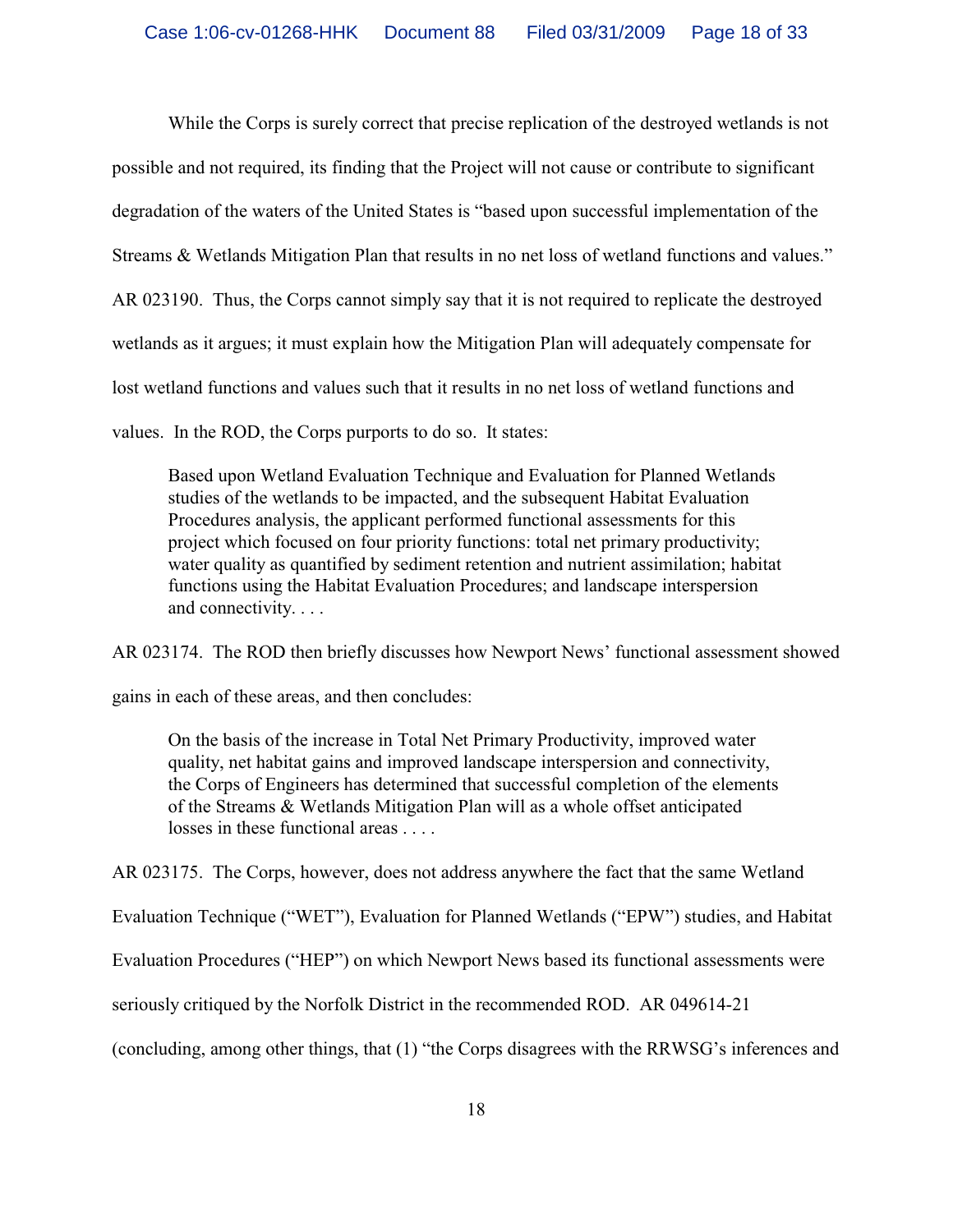conclusions that the WET results are an estimate of the magnitude that the Cohoke Creek wetlands in the . . . Reservoir project area perform different wetland functions," (2) "the RRWSG can make no claims that their EPW study compares the wetland functions of the Cohoke Creek wetland system to the proposed mitigation sites," and (3) "HEP accounting alone should not completely decide the mitigation package for wetland losses"); *see also* AR 023771-75 (2004 EPA letter noting the "severe limitations of some of the methods applied" and particularly the limitations of the RRWSG's application of the WET analysis).<sup>3</sup> In the face of such criticism, the Corps must explain why it believes that the methods used by Newport News in the functional assessment are a reliable basis for concluding that "successful completion of the elements of the Streams & Wetlands Mitigation Plan will as a whole offset anticipated losses in these functional areas." *See* AR 023175.

In addition, the Corps does not address comments that without more site-specific information it is impossible to determine whether the Mitigation Plan will replace functional values to the point where the Project does not cause or contribute to significant degradation. *See* AR 023802-05 (2005 letter from the Corps' New England District to the Corps, stating "[t]he mitigation plan is lacking much detail on grading, soil amendments, planting, and structural features for the mitigation sites. . . . Lacking this information, it is difficult to determine the likely success of the specific mitigation proposals . . . ."); AR 023772 (2004 letter from the EPA to the Corps stating that the "RRWSG has not provided any site specific data that compares the

<sup>&</sup>lt;sup>3</sup> The Norfolk District also concluded, with respect to almost all of the sites it analyzed, that the mitigation sites would not replace the functions of the lost system. *See* AR 078078-83 (concluding, with respect to the Burlington Farm, Davis, Gulasky, Lanesville, Meadow Farm, Terrell and Townsend sites, all of which are included in the Mitigation Plan, that the restored or created wetlands "would not replace the functions of the impacted system").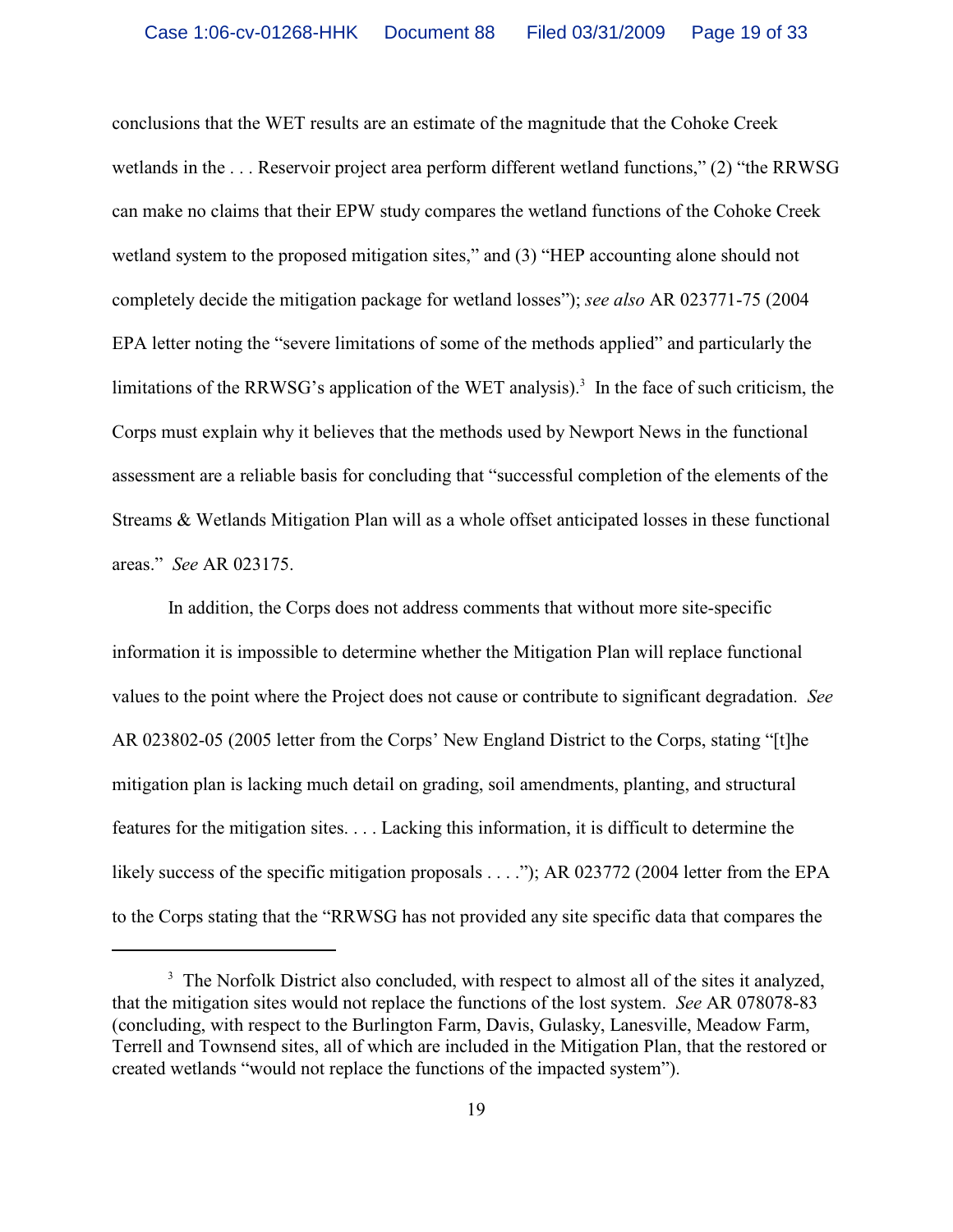sites of impact with the proposed mitigation sites"); EPA KWR 004800 (undated evaluation by individual scientists stating that the "Final Wetland Mitigation Plan" "is based on insufficient site-specific soil and hydrologic data to form the basis for an acceptable final plan"). The recommended ROD also raised this concern. AR 078079-83 (noting the "lack of site-specific data" and the attendant uncertainties with respect to many of the proposed mitigation sites).The FWS raised additional concerns that a great deal of the mitigation would be driven out-of-basin due to costs. AR 019520-22.

The Corps fails to respond to these concerns in the ROD. The ROD concludes that "[t]he net effect of the proposed discharges of fill material, inclusive of compensatory mitigation, will not cause or contribute to significant degradation of waters of the United States. This determination is based upon successful implementation of the . . . Mitigation Plan that results in no net loss of wetland functions and values." AR 023190. Nowhere in the ROD, however, does the Corps address the comments that it is not possible to conclude that the Project will not cause or contribute to significant degradation absent greater site-specific information about the mitigation sites, nor the FWS's concern that mitigation will be driven out of basin. Therefore, the Corps' conclusion that the issuance of the permit will not cause or contribute to significant degradation of the waters of the United States is arbitrary and capricious.<sup>4</sup>

<sup>&</sup>lt;sup>4</sup> The Court also notes that the no-net-loss policy advises, with respect to wetlands mitigation, that "careful consideration should be given to its likelihood of success." 55 Fed. Reg. at 9212. The ROD's observation that "the plan has a high probability for success because it involves mostly restoration of formerly existing wetlands on approximately 80 percent of the 806 acres proposed for mitigation," AR 023176, appears to the court to be cursory and insufficient to merit the "Corps' conclusion that the mitigation plan will *ensure* that the functions and values of the affected wetlands are compensated for." *See* Corps' Mot. Summ. J. at 26 (emphasis added).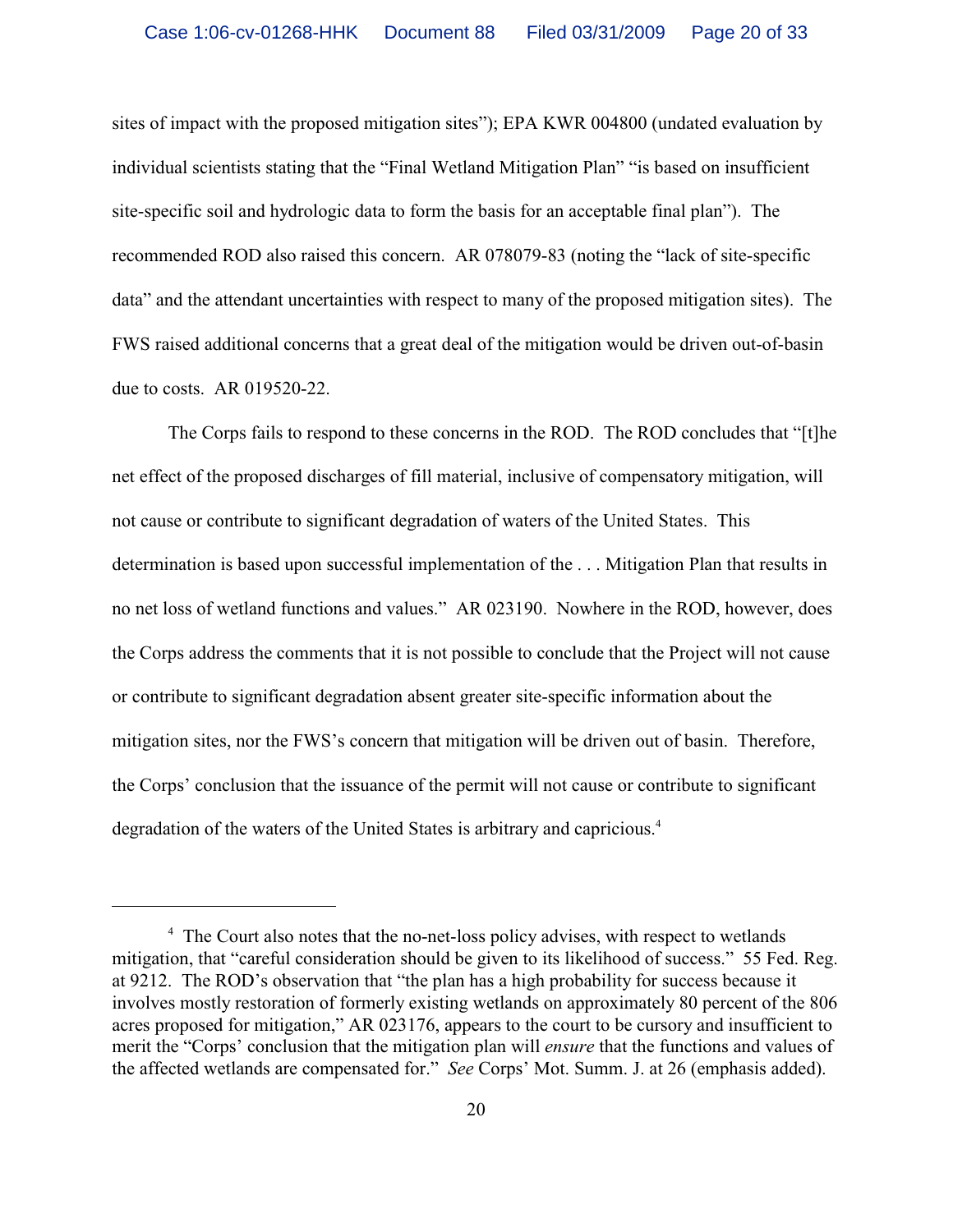### *2. Indicator Species*

Second, plaintiffs contend that to comply with the significant degradation standard, the Corps must find that the proposed project will not likely result in significant loss of habitat. The Corps' own decision, however, acknowledges that the mitigation plan will not fully offset the loss of redfin pickerel habitat and the Mitigation Plan acknowledges that it will not fully compensate for habitat losses for the pine warbler, field sparrow, and pileated woodpecker as well. AR 023174, 008935. These species were chosen as indicator species to evaluate how the issuance of the permit would affect species with similar habitat needs. Thus, the findings of the Mitigation Plan concerning loss of habitat would affect more than the studied species. *See* AR 008934. Plaintiffs assert that the Corps' conclusion nonetheless that the Mitigation Plan will result in a net gain in habitat, allegedly without any analysis, shows that the issuance of the permit is arbitrary and capricious. The Corps responds that it concluded that "taken as a whole, successful completion of the [Mitigation Plan] will result in an overall net gain in habitat," AR 023174, and argues that the plaintiffs fail to demonstrate that this conclusion in unsupported by the record or inconsistent with a policy of no net loss.

The Corps' regulations state that effects contributing to significant degradation include "[s]ignificantly adverse effects . . . on aquatic ecosystem diversity, productivity and stability. Such effects may include . . . loss of fish and wildlife habitat."  $40 \text{ C.F.R } \S$  230.10(c)(3). "[W]hen an agency approves a project that the record before a reviewing court reveals will have a significant adverse impact on marine wildlife, the agency determination must be reversed." *Sierra Club v. U.S. Army Corps of Eng'rs*, 772 F.2d 1043, 1051 (2d Cir. 1985). Here, the Mitigation Plan and the ROD disclose adverse effects on fish and wildlife habitat. *See* AR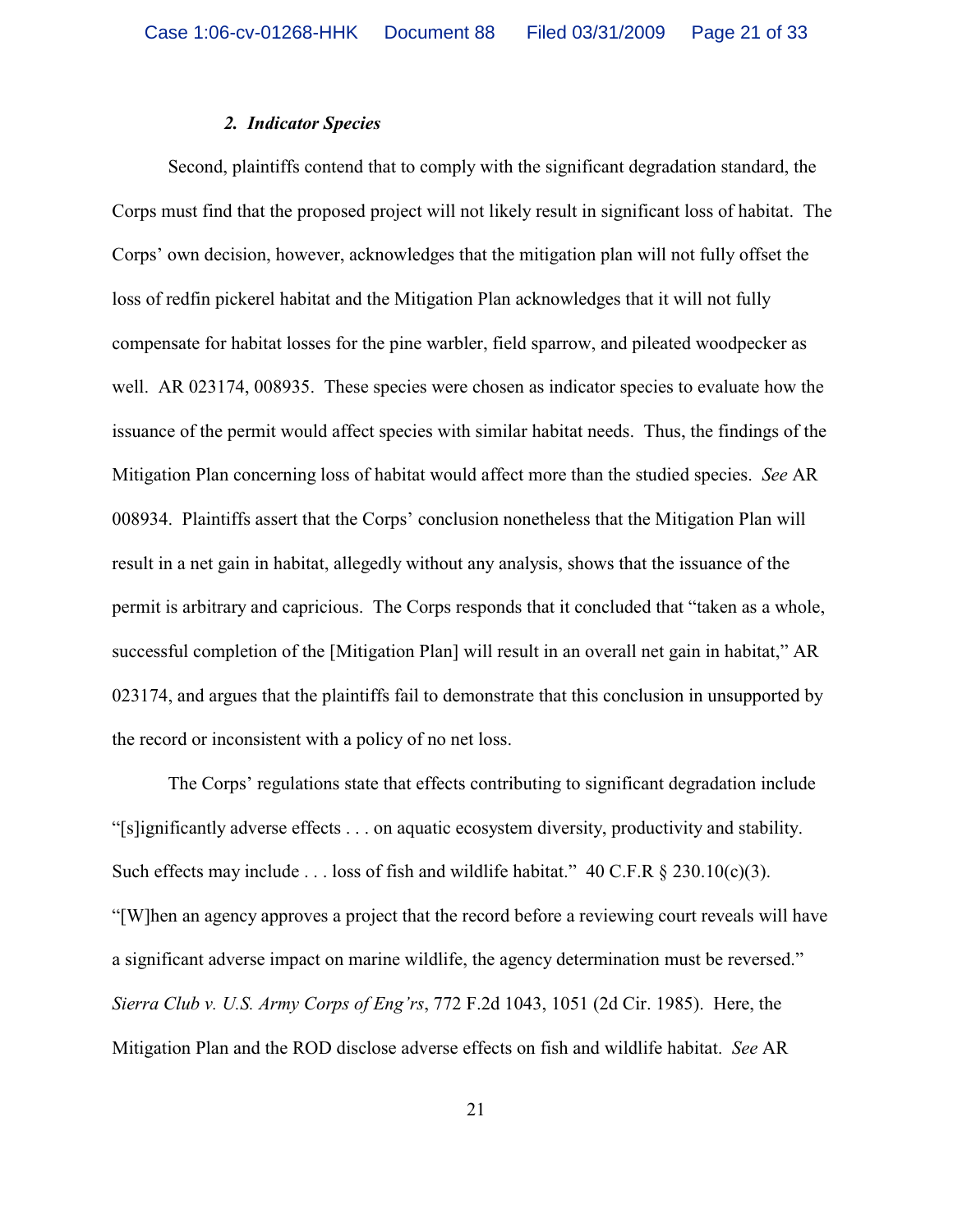008935, 023174. Plaintiffs do not explain how this disclosed loss of habitat is a *significant* adverse effect in the context of the Project and Mitigation Plan. Consequently, the Corps' conclusion that the loss of some habitat is not a "significantly adverse effect" because of the net gain in habitat is not arbitrary and capricious.

### *3. Salinity Levels*

Plaintiffs argue that the pumping hiatus and the provision for the emergency lifting of the hiatus will have significant adverse effects not adequately considered by the Corps.<sup>5</sup> Specifically, plaintiffs argue that the Corps failed to consider the effect of a pumping hiatus, required by the State of Virginia after the completion of the Final Environmental Impact Statement, on the salinity of the Mattaponi River, and therefore lacked "sufficient information to make a reasonable judgment" as to whether the permit would comply with the Clean Water Act. *See* 40 C.F.R. § 230.12. The hiatus, plaintiffs argue, will result in greater pumping during non-hiatus months, which correspond to the lowest flow months of the year and heightens the risk of saltwater encroachment into the tidal freshwater zone with a significant potential effect on species vulnerable to salinity. Further, plaintiffs argue, the Corps did not consider the potential effects of

 $\frac{5}{5}$  The Tribe also argues that the Corps' approval of the permit is arbitrary and capricious because the pumping hiatus period is based on inappropriate information and therefore the hiatus will not adequately protect the shad. The Tribe points to (1) the fact that the hiatus is based on water temperature information from the Hudson River, which may not correlate with the shad spawning season in the Mattaponi River, and (2) factors other than water temperature that influence spawning. The Corps rejoins that the existing pumping hiatus will be replaced with a more refined hiatus period defined by Mattaponi River water temperature triggers, and that the material on which the Tribe bases its second assertion was submitted to the Corps only two weeks before the ROD was signed and well after the close of the comment period.The Corps' arguments have merit and the court does not find that the Corps was arbitrary and capricious on this basis.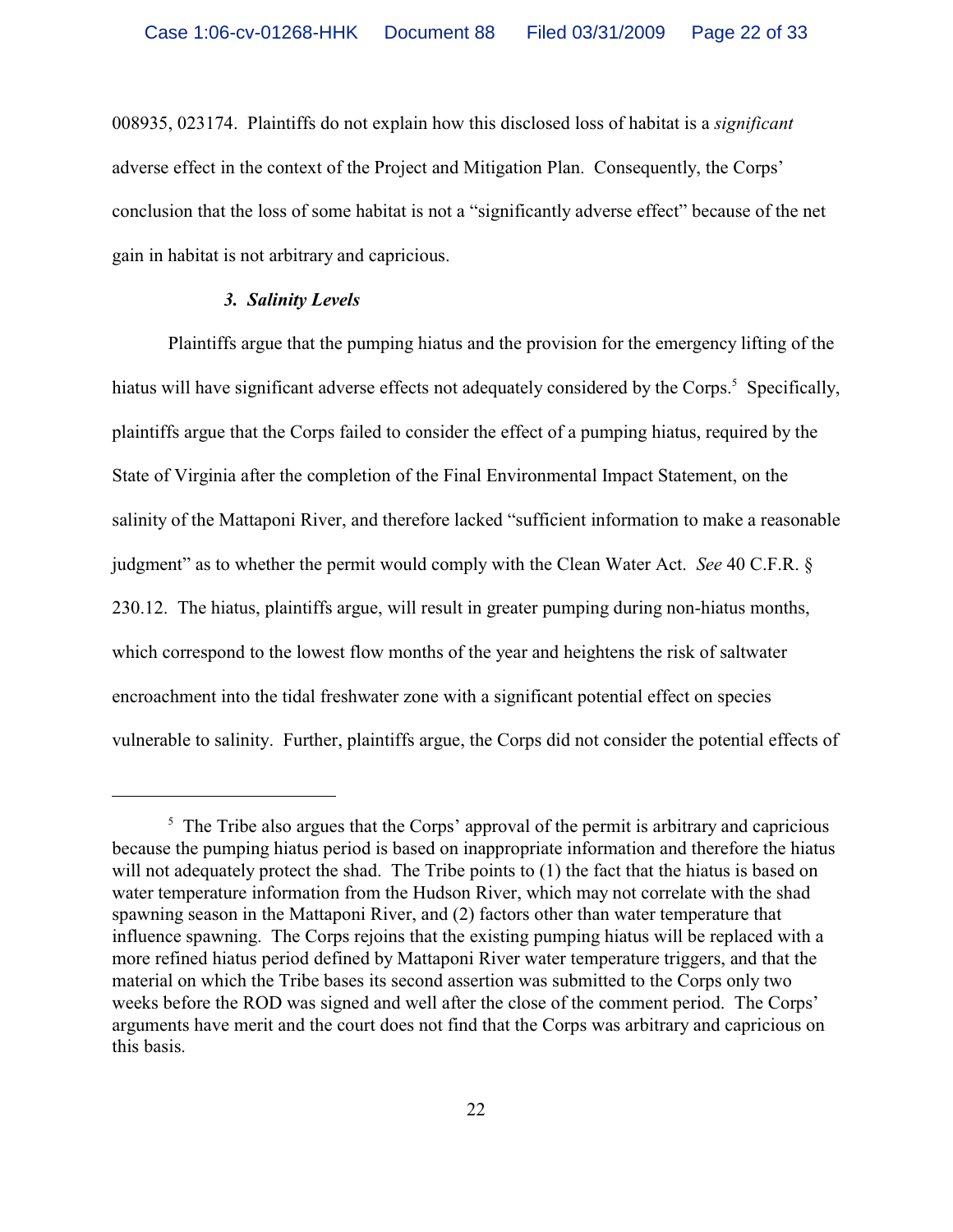the provision that allows the hiatus to be lifted during "extraordinary circumstances," an occurrence that plaintiffs allege may not be infrequent because of the hiatus itself. Because the Corps did not consider these potential effects, plaintiffs argue, its decision was arbitrary and capricious.

The Corps rejoins that plaintiffs are incorrect in their assertion that the hiatus limits pumping to low-flow months, pointing to evidence that pumping will be allowed in relatively high-flow months. Moreover, the Corps argues that the record demonstrates that the Corps fully considered the possible effect of the pumping hiatus before concluding that the project would not meaningfully affect the river's salinity. The Corps studied the salinity effects of the originally proposed Project, prior to the imposition of the pumping hiatus, and concluded that the natural salinity of the Mattaponi River greatly exceeds any salinity changes predicted due to the proposed withdrawals. This conclusion, the Corps argues, applies with even greater force to the approved Project which, because of the pumping hiatus, will result in fewer withdrawals from the Mattaponi River. Plaintiffs reply that "the fact that salinity changes stay within the natural fluctuation *does not* necessarily mean that impacts from those salinity changes are minor or not detrimental." All. Reply at 22. This is because chronic exposure to higher levels may have different effects than acute exposure, according to plaintiffs. Moreover, plaintiffs contend, the authors of the simulation expressly limited their conclusions to the studied scenario, which was different than the approved Project.

In the ROD, the Corps addressed the potential effects on the physical and chemical characteristics of the aquatic ecosystem, disagreeing with the Norfolk District over the adverse salinity effects that could result. AR 023185. The ROD states, "[s]ince the available information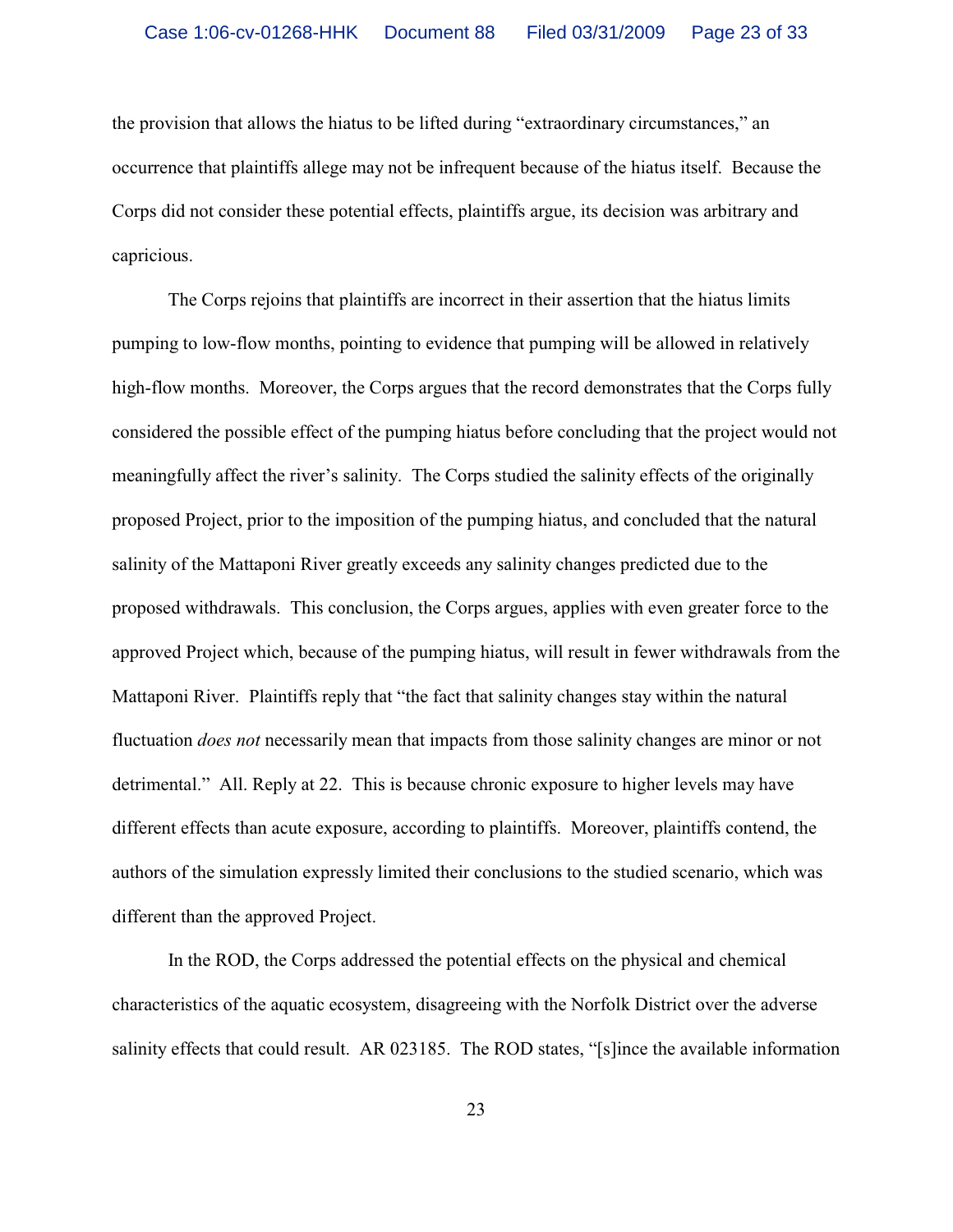indicates that potential salinity changes which may result from the withdrawal of water would generally be within the natural salinity fluctuation of the estuarine system, it is reasonable to conclude that the potential impacts from salinity changes in the Mattaponi River would be minor." *Id*. What the Corps does not address at all, however, is the Norfolk District's conclusion that even very small increases in salinity, because "they would be sustained for as long as the withdrawal exists," could harm vulnerable species and cause a "significant decrease" in growth and reproduction for these organisms." AR 078256. Because the Corps failed to consider the effects of this chronic exposure, its decision that changes in salinity will not have a significant adverse effect on species is arbitrary and capricious.

As to plaintiffs argument that the Corps did not consider the effects of the provision that allows for pumping during the hiatus in times of emergency, the Corps states that any claim of "impacts that allegedly could arise if emergency withdrawals were allowed during the hiatus" were "wholly speculative" and thus "insufficient to demonstrate any flaw in the Corps' conclusion." Corps' Mot. Summ. J. at 29. Newport News adds that computer modeling showed that suspensions during droughts were likely to occur in fewer than two out of seventy-four years. Plaintiffs reply that this frequency is unsubstantiated and does not take into account the effect of the hiatus itself on how soon and how frequent suspensions would occur.The Corps' arguments are well taken. The occurrence of an emergency lifting of the hiatus is too speculative to be a basis for finding that the Corps' issuance of the permit was arbitrary and capricious.

Because the court concludes that the Corps' determination that the Project is the least damaging practicable alternative and that the Project will not cause or contribute to significant degradation of the waters of the United States is arbitrary and capricious in some respects, the court grants summary judgment to plaintiffs on these claims.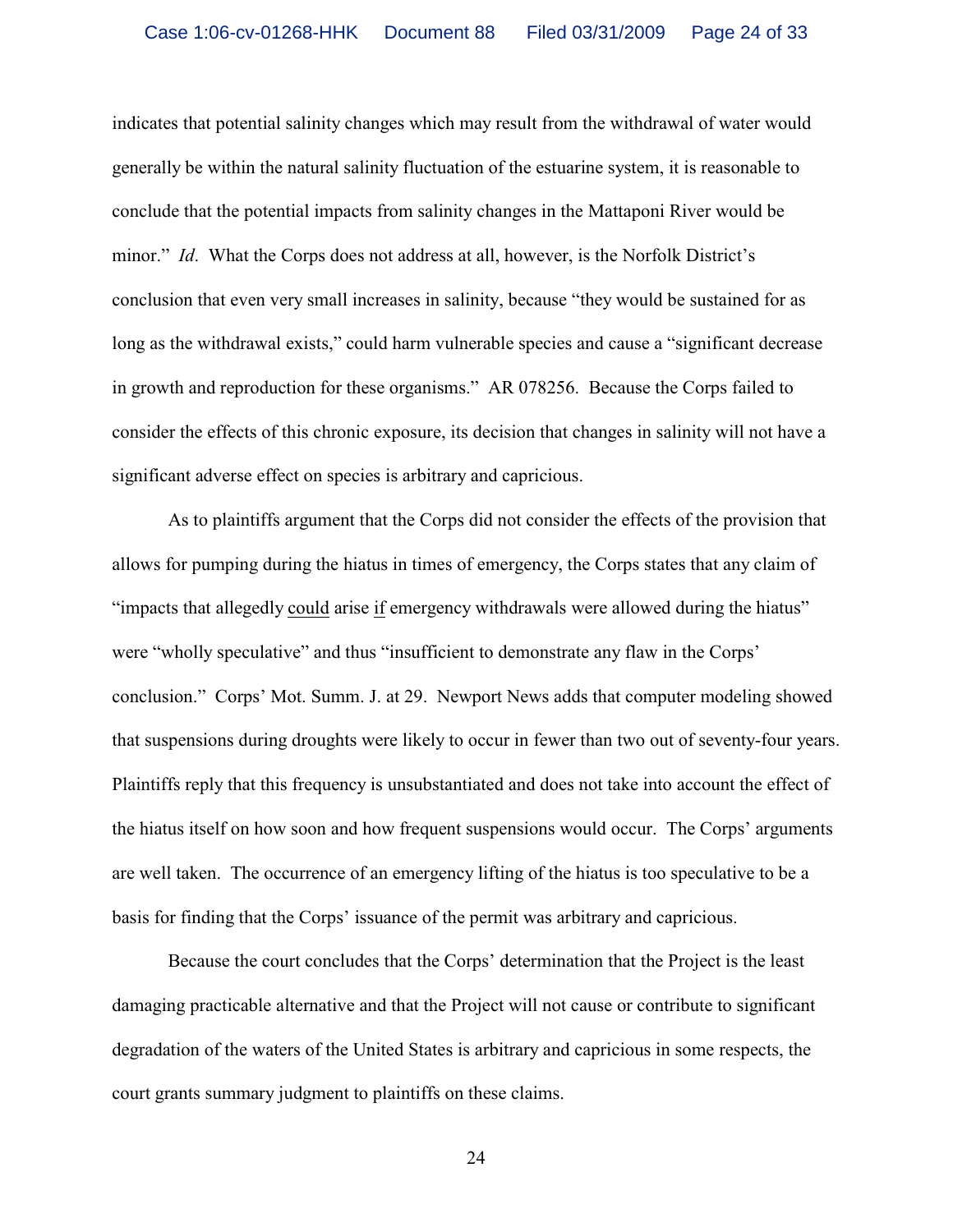# **D. The Corps' Determination that Issuance of the Permit Was in the Public Interest Was Arbitrary and Capricious.**

Plaintiffs argue that the issuance of the permit violates the Corps' public interest requirement, which prohibits the issuance of a section 404 permit if the "district engineer determines that it would be contrary to the public interest." 33 C.F.R. § 320.4(a). This regulation requires the district engineer to weigh the benefits that reasonably may be expected to accrue from the proposal against its reasonably foreseeable detriments, considering all relevant factors. *Id.* It states that "[f]or activities involving 404 discharges, a permit will be denied if the discharge that would be authorized by such permit would not comply with the [EPA's]  $404(b)(1)$ guidelines." *Id*. Because the court concludes that the Corps' determination that the issuance of the permit complied with the 404(b)(1) guidelines (namely, the requirements that the project be the least damaging practicable alternative and not cause or contribute to significant degradation) was arbitrary and capricious, it also concludes that the Corps' determination that issuance of the permit complies with the public interest requirement is arbitrary and capricious. Summary judgment is therefore appropriate in favor of plaintiffs on this claim.

# **E. The Corps' Decision Not to Supplement the Final EIS Was Not Arbitrary and Capricious.**

The final EIS in this case was issued in 1997, eight years before the ROD. The Corps must supplement an EIS when it "makes substantial changes in the proposed action that are relevant to environmental concerns," or when there are "significant new circumstances or information relevant to environmental concerns and bearing on the proposed action or its impacts."  $40 \text{ C.F.R. } \S 1502.9(c)$ . In order to successfully challenge the Corps' decision to not issue a supplemental EIS, plaintiffs must present information that is both new and would provide a "seriously different picture of the environmental landscape." *See Nat'l Comm. for the New*

25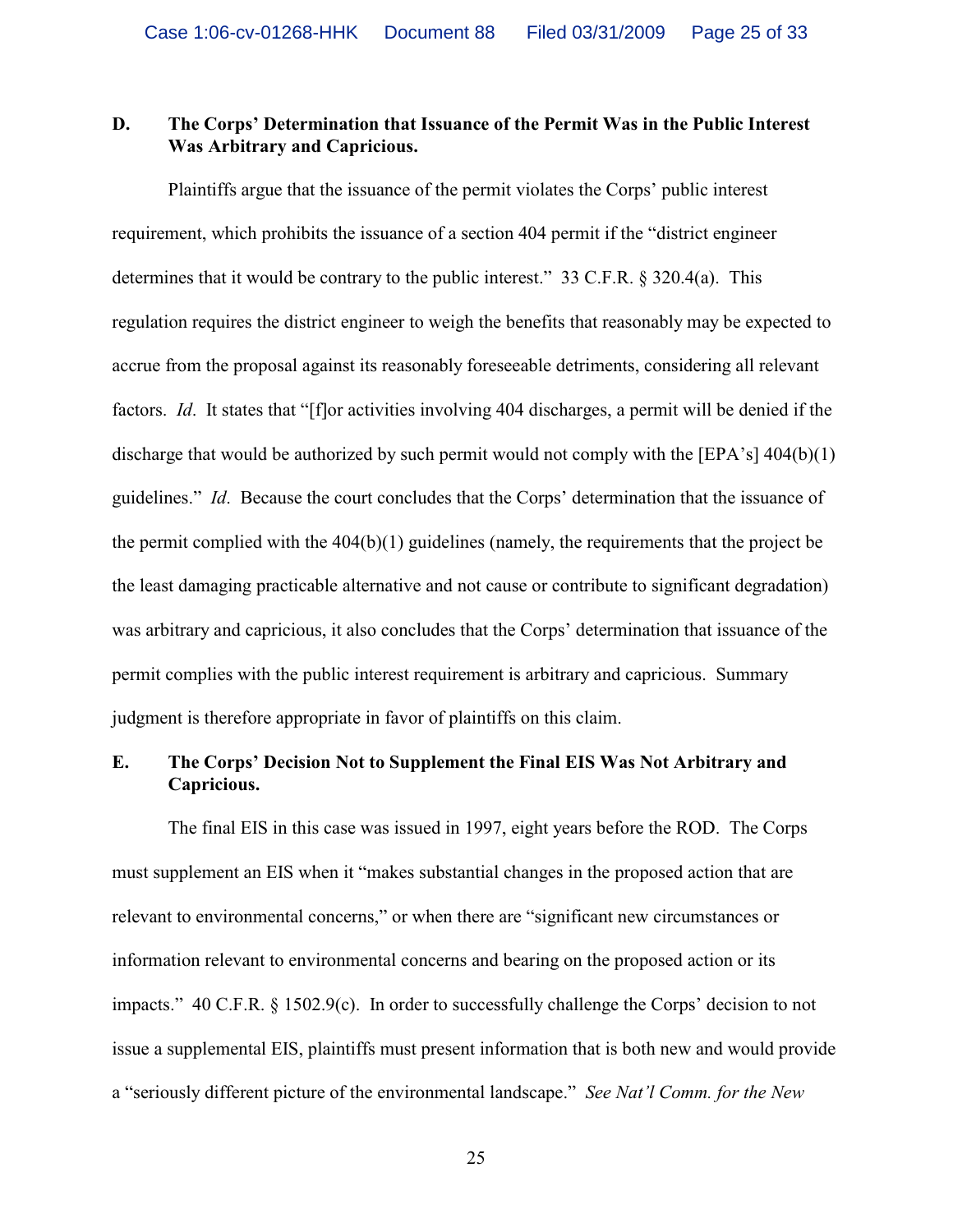*River v. FERC*, 373 F.3d 1323, 1330 (D.C. Cir. 2004). The standard of review is a narrow one, but the court must review the record carefully to satisfy itself that the agency has made a reasoned decision based on its evaluation of the significance – or lack of significance – of the new information. *Marsh*, 490 U.S. at 378.

Plaintiffs contend that it was arbitrary and capricious for the Corps not to supplement the final EIS because of several significant new circumstances or changes to the Reservoir Project. The Corps rejoins that none of the new circumstances pointed to by plaintiffs present a "seriously different picture of the environmental landscape." *See New River*, 373 F.3d at 1330. The Corps has the better argument.

First, plaintiffs contend that the significant change in water need is a significant new circumstance demanding supplementation so that the Corps may rigorously evaluate all reasonable alternatives. The Corps responds that the change is not that big and that the Project is still the only available practicable alternative. As explained *supra* in Part IIB, the Corps has not adequately explained why the Project is the only practicable alternative to meet the water need. The Corps' failure to adequately explain itself does not prove, however, that it was arbitrary and capricious for it not to prepare a supplemental EIS discussing practicable alternatives. The court simply does not have enough information to determine whether the change in water need presented a seriously different picture because it does not know whether other alternatives, not examined in detail in the final EIS, are now practicable. Plaintiffs also have not pointed to any *new* practicable alternatives not considered in the final EIS but which were practicable at the time of the ROD. Therefore, the Corps' failure to supplement the EIS is not arbitrary and capricious in this regard. In responding to this court's direction to adequately explain itself, however, if the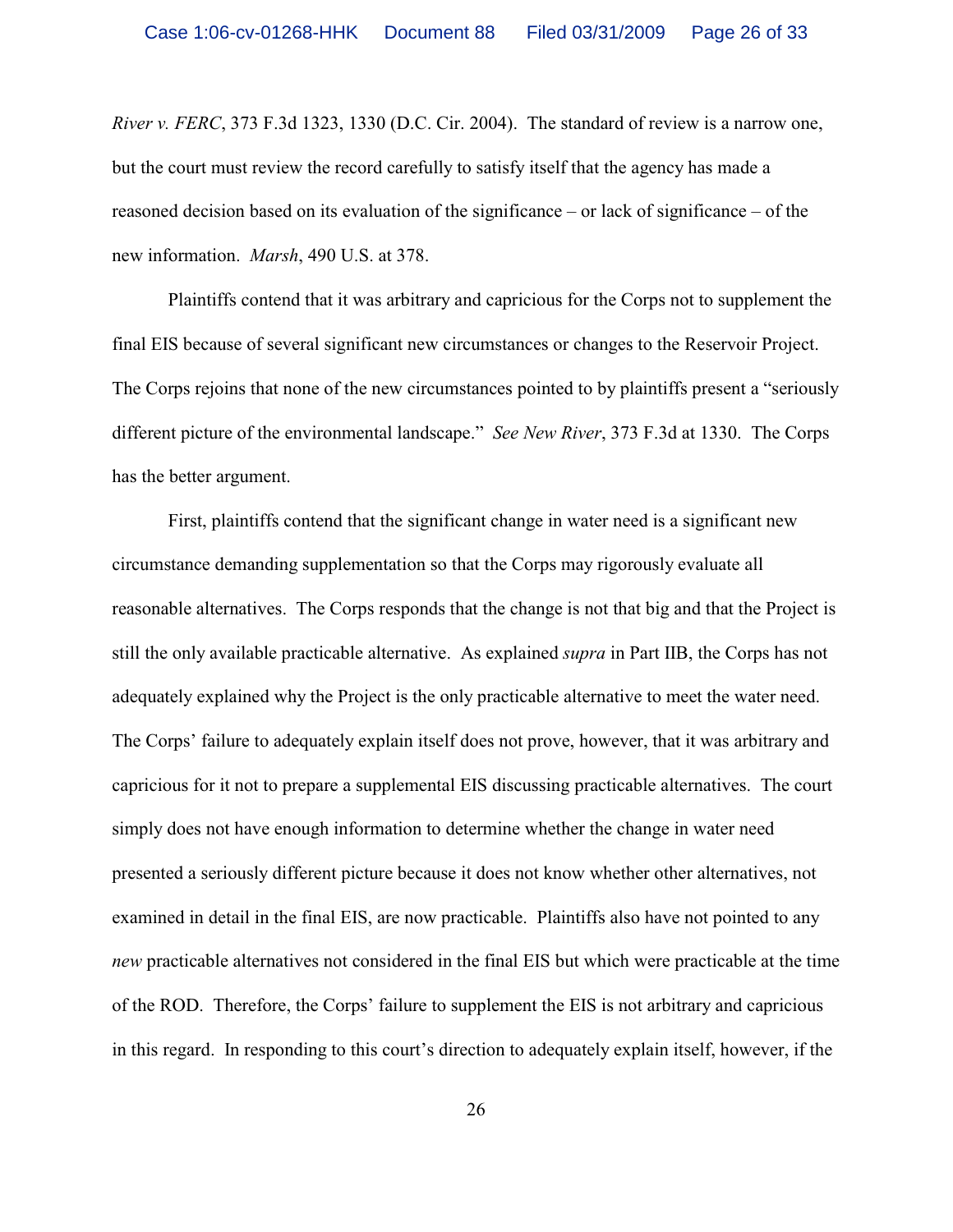Corps determines that other alternatives, not examined in detail in the final EIS, have the potential to meet the water need with less damaging effects, it should examine those alternatives in detail in a supplemental EIS.

In addition, plaintiffs contend that the seasonal pumping hiatus imposed by the Virginia permit changes the design of the Project causing different salinity effects than those studied in the final EIS. The Corps responds that the pumping hiatus results in fewer effects than previously considered in the final EIS, and that NEPA supplementation is not required where changes to a proposed action reduce the effects of the action. When a change reduces the environmental effects of an action, a supplemental EIS is not required. *See Sierra Club v. U.S. Army Corps of Eng'rs*, 295 F.3d 1209, 1221-22 (11th Cir. 2002); *see also Bd. of County Comm'rs of Adams County, Colo. v. FAA*, 1994 WL 58969, at \*2 (D.C. Cir. February 22, 1994) (holding that the FAA was not required to supplement an EIS after changing the location of air cargo facilities from the original proposal because the relocation resulted in decreased emissions and therefore caused no "serious environmental impact").

This issue presents a close question. The hiatus, of course, is mandated to protect species and will result in fewer withdrawals from the Mattaponi River. AR 023183. Plaintiffs, however, point out that even if the withdrawals are lower, their distribution over time may be significantly different than that modeled in the final EIS and therefore may have different effects than those studied. The Corps does little to respond other than to point to the ROD, which states that "the proposed raw water withdrawal regime would result in less impacts than those described in the Final Environmental Impact Statement" without further analysis. AR 023171, 023183. Nonetheless, given that the hiatus was implemented to provide additional protection to shad and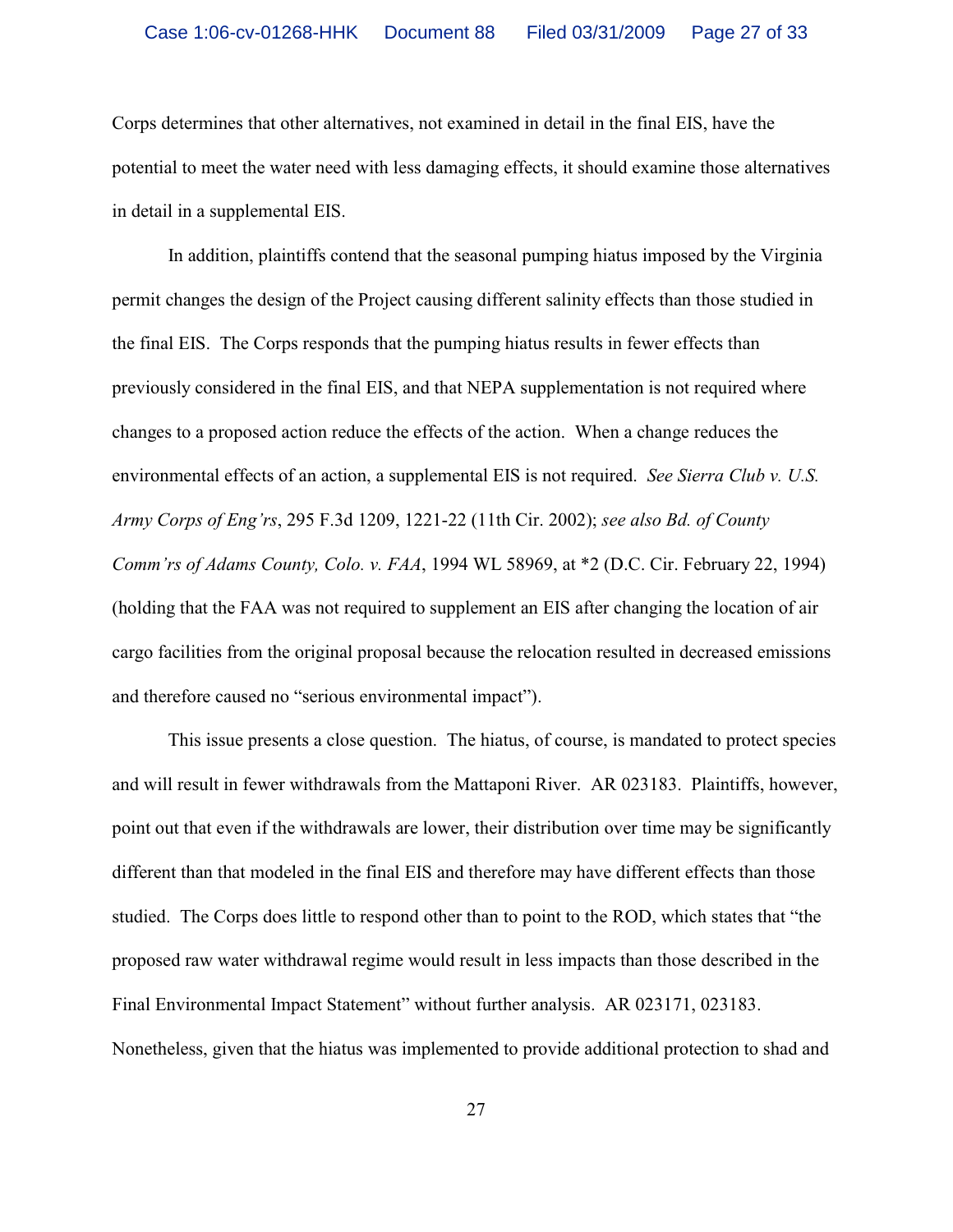other fish species, the court concludes that the Corps was not arbitrary and capricious when it decided not to supplement the EIS in this regard.

Plaintiffs point to several other pieces of new information including the fact that one of the mitigation sites included in the Mitigation Plan is no longer available, a study that suggested that the Project may cause an increase in methyl mercury, and the fact that the VMRC permit allows a chemical feed system that may effect aquatic life, all of which were not considered in the final EIS. The Corps responds that the Mitigation Plan contains several contingency sites in the case that any of its preferred sites are unavailable. With respect to the risk of the formation of methyl mercury, the Corps states that it requested information in response to this concern and reasonably concluded that there is no site-specific evidence to indicate that it will be a problem for the Reservoir Project. And the chemical feed system, the Corps explains, need not be evaluated because there are no current plans to use such a system.

While the court is sympathetic to the idea that the unavailability of a preferred mitigation site opens the possibility that the Mitigation Plan will not produce the promised benefits, it cannot conclude that the Corps was arbitrary and capricious to not supplement the final EIS to discuss the loss of one preferred mitigation site. In any future plan, there is the possibility that circumstances will change and the Mitigation Plan correctly prepares for such a circumstance with contingency sites. AR 023193. $<sup>6</sup>$  With respect to the methyl mercury issue, the Corps fully</sup> considered the FWS's concern, requiring Newport News to gather information about whether

 $6$  Of course, as discussed in Part IIC, *supra*, the Corps must adequately investigate preferred and contingency sites to ensure that it has enough information to determine that the Mitigation Plan, regardless of whether mitigation ultimately occurs on preferred or contingency sites, will adequately compensate for the ecosystem loss due to the Project.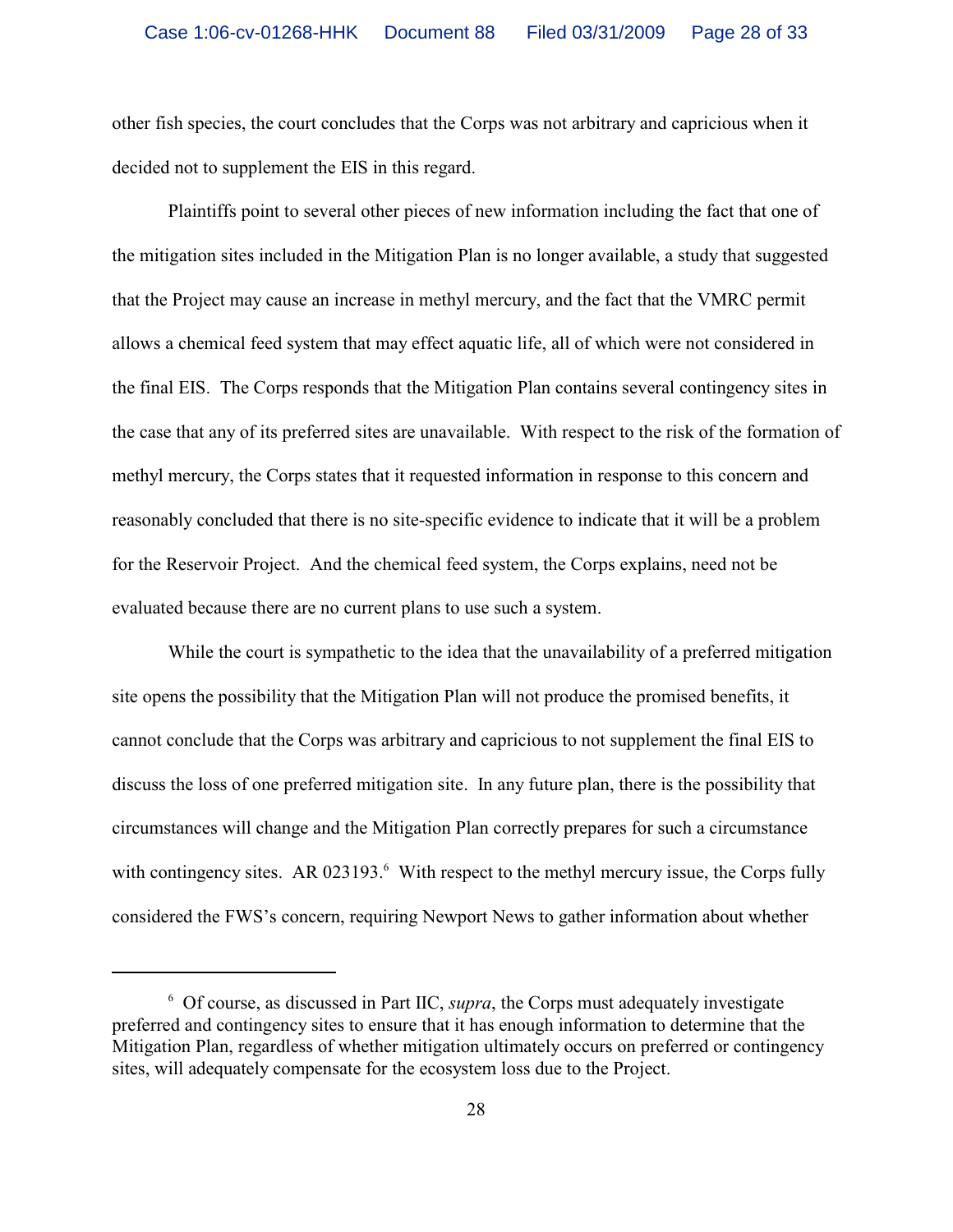similar nearby dams had led to increased methyl mercury, and found that they did not. AR 023205. And while the Corps' argument that the use of the chemical feed system is not reasonably foreseeable seems at odds with the special conditions placed in the permit regarding the feed system, the court nonetheless concludes that the Corps' failure to supplement the EIS in this regard is not arbitrary and capricious. If and when Newport News decides to install and use the chemical feed system, it will need the approval of both the Corps and the FWS. AR 023318.

Plaintiffs also argue that a supplemental EIS is necessary to examine the cumulative impacts of the project. NEPA requires federal agencies to consider cumulative impacts, which are defined as "impact[s] on the environment which result[] from the incremental impact of the action when added to other past, present, and reasonably foreseeable future actions . . . ." 40 C.F.R. §§ 1508.7 & 1508.25. Pointing specifically to other wetland losses in the area and the possible expansion of the reservoir, plaintiffs argue that the Corps' statement in the ROD that "[t]here are no additional projects of this scope or magnitude anticipated in the project area. Therefore, no cumulative impacts are expected to occur" simply sweeps aside concerns about cumulative impacts. *See* AR 23189. The Corps responds that it did evaluate cumulative impacts of other wetland losses and that it did not have to evaluate future expansion because such an expansion is not a proposed action requiring analysis at this point, nor is it a reasonably foreseeable future action. The Corps has the better argument.

Plaintiffs do not argue that the final EIS did not consider cumulative impacts. Instead, they appear to argue that the Corps did not take these impacts into account when it issued the permit. In fact, the recommended ROD discusses cumulative impacts at length. *See* AR 78181- 83. The purpose of supplementing an EIS is to bring new information to light. *See* 40 C.F.R. §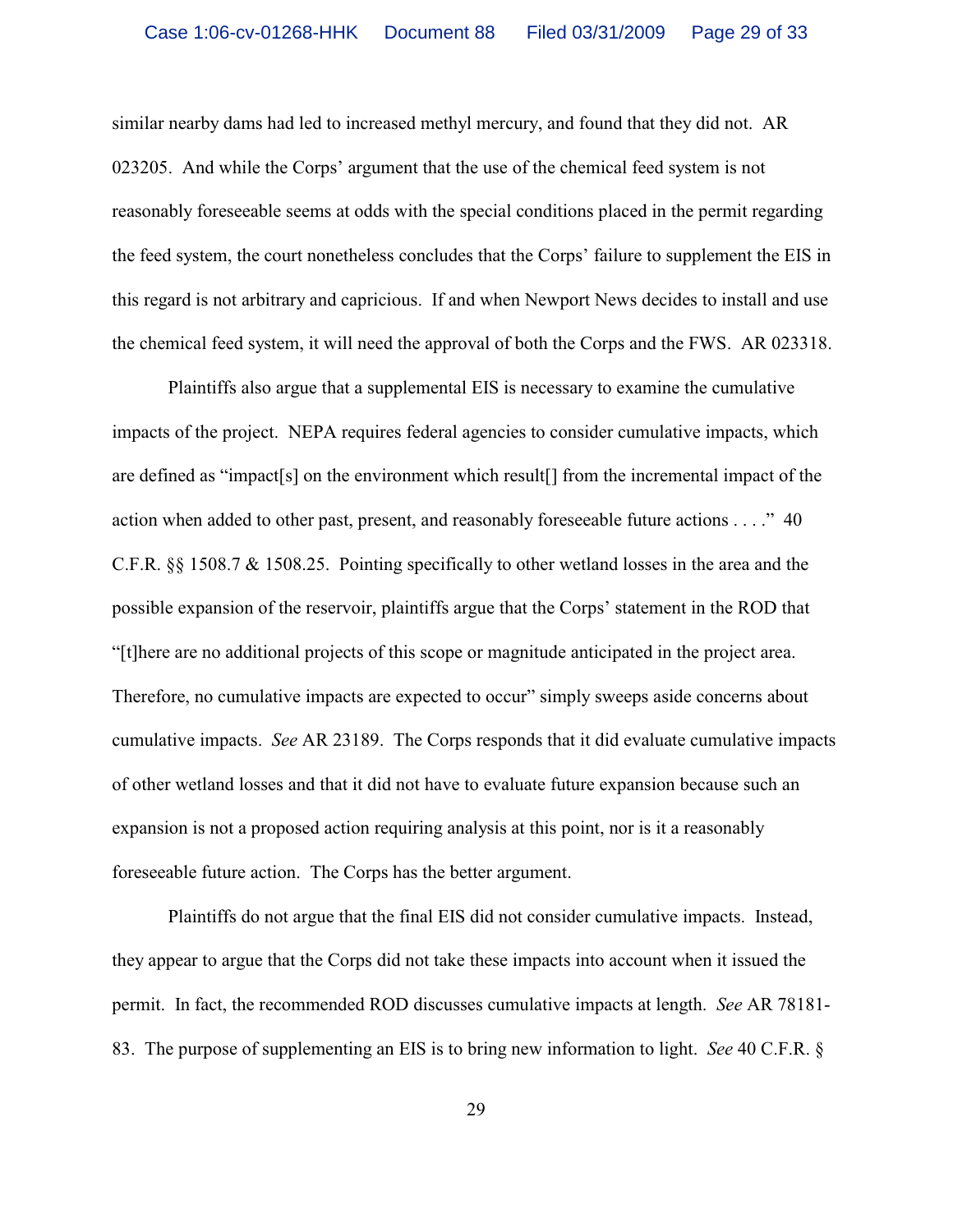1502.9(c). Here, plaintiffs seem to argue not that there is new information, but that the Corps did not adequately consider the information before it. This argument seems better suited to a discussion of whether the Corps complied with the substantive statutes than whether the Corps was required to supplement the EIS. Therefore, plaintiffs fail to show that it was arbitrary and capricious not to supplement the EIS in this regard. On plaintiffs' claim that the Corps violated NEPA by failing to supplement the EIS, summary judgment is therefore appropriate in favor of the Corps.

## **F. The EPA Acted Arbitrarily and Capriciously by Considering Factors Outside of the Scope of Its Statutory Authority When It Decided Not to Veto the Permit.**

The Clean Water Act authorizes the EPA Administrator to veto permits that will have an

unacceptable adverse effect on the environment. 33 U.S.C. §1344(c). It states:

The Administrator is authorized to prohibit the specification . . . of any defined area as a disposal site, and he is authorized to deny or restrict the use of any defined area for specification . . . as a disposal site, whenever he determines, after notice and opportunity for public hearings, that the discharge of such materials into such area will have an unacceptable adverse effect on municipal water supplies, shellfish beds and fishery areas (including spawning and breeding areas), wildlife, or recreational areas. Before making such determination, the Administrator shall consult with the Secretary. The Administrator shall set forth in writing and make public his findings and his reasons for making any determination under this subsection.

*Id.* Plaintiffs argue that the EPA's failure to veto the permit under this provision was arbitrary and capricious because (1) the record shows that the EPA believed the issuance of the permit would result in unacceptable adverse effects and (2) the Regional Administrator's declaration shows that his decision not to veto the permit was not based on any analysis of the environmental effects of granting the permit.Defendants rejoin that the only decision this court may review is the EPA's decision not to initiate the notice and comment process that could result in a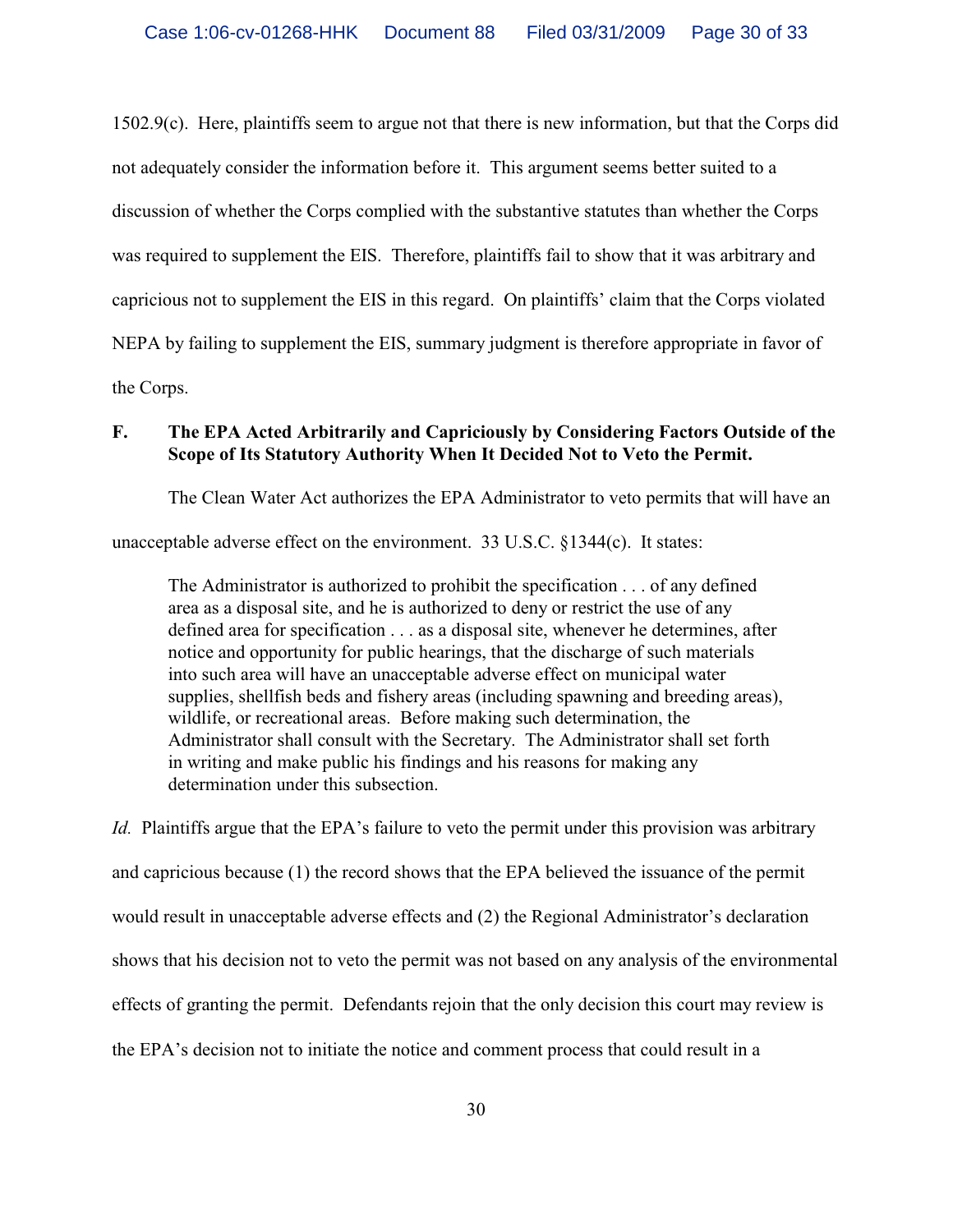determination of unacceptable adverse effects and a veto, and that this decision in entirely within the discretion of the Administrator and therefore unreviewable. Moreover, defendants argue, the Regional Administrator's declaration demonstrates that he reasonably decided not to initiate the veto process. Plaintiffs are correct for their second stated reason.

As an initial matter, the court has already determined that the decision under review is the EPA's decision not to veto the permit, and the standard against which to judge the agency's exercise of discretion is whether the discharge will have an unacceptable adverse effect. *Alliance to Save the Mattaponi v. U.S. Army Corps of Eng'rs*, 515 F. Supp. 2d 1, 8-9 (D.D.C. 2007). Defendants moved for this court to reconsider its judgment and the court denied the motion. Defendants' current efforts to redefine the determination under review are equally unavailing. While the Clean Water Act requires the Administrator to provide for notice and comment in the course of determining whether or not to veto a permit, this does not constitute an entirely separate decision to "initiate the Section 404(c) process," *see* Corps' Mot. Summ. J. at 52, but is simply part of the process through which the Administrator may make the determination of unacceptable adverse effects that will allow him to veto the permit.

The statute authorizes the Administrator to veto a permit *"whenever he determines* . . . that [it] will have an unacceptable adverse effect . . . ." 33 U.S.C. § 1344(c) (emphasis added). To be sure, this grants the Administrator "a degree of discretion." *Her Majesty the Queen in Right of Ontario v. U.S. EPA*, 912 F.2d 1525, 1533 (D.C. Cir. 1990). But this discretion "is not a roving license to ignore the statutory text." *Massachusetts v. EPA*, 549 U.S. 497, 533 (2007). Instead, the Administrator's exercise of discretion must relate to whether the permit will "have an unacceptable adverse effect on municipal water supplies, shellfish beds and fishery areas . . . , wildlife, or recreational areas." *See* 33 U.S.C. § 1344(c).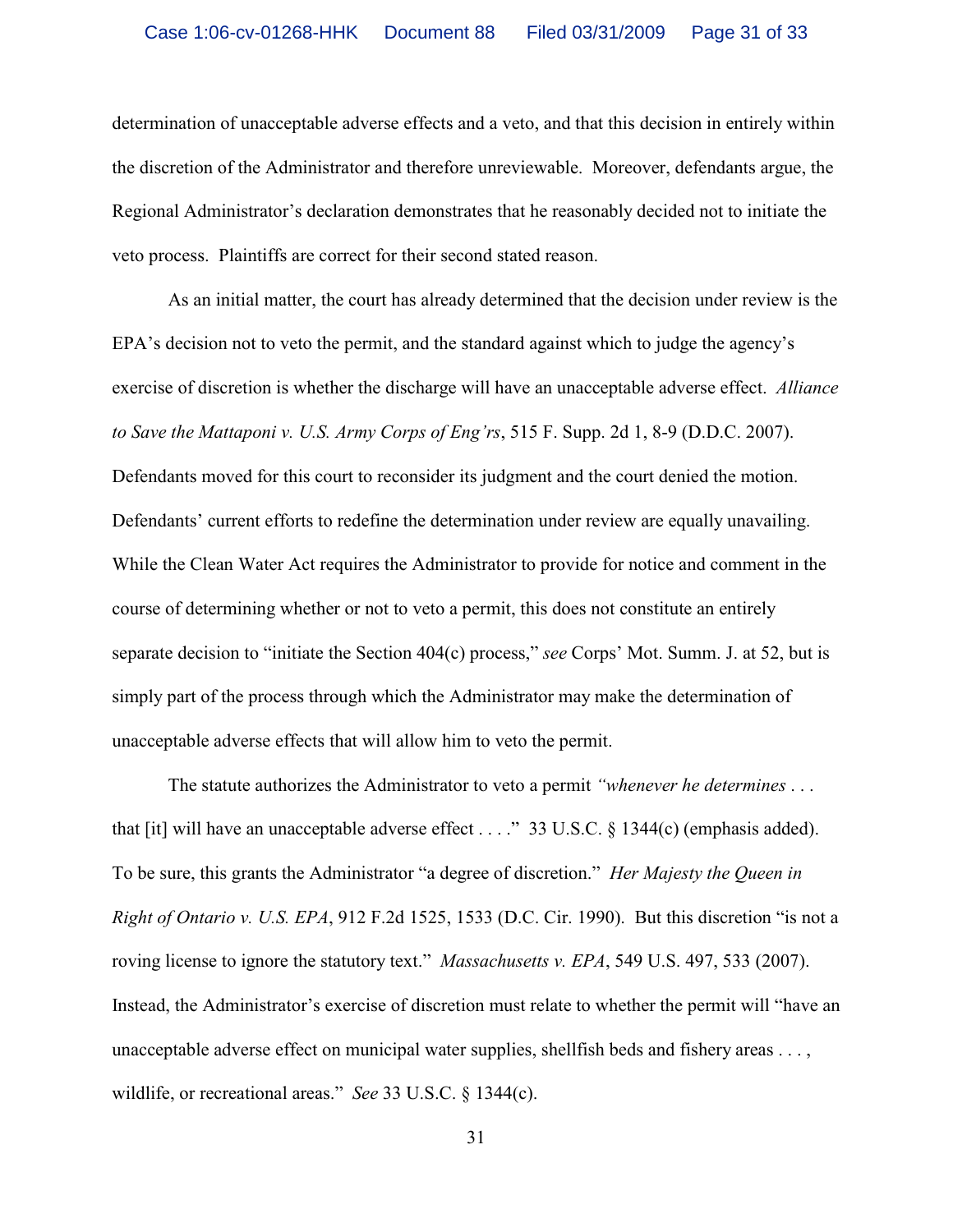Here, it is clear that the Administrator's decision not to veto the permit was not based on his determination that the permit would not likely have unacceptable adverse effects, but on a whole range of other reasons completely divorced from the statutory text. The Regional Administrator (who, by regulation, must first recommend that the Administrator deny a permit, *see* 40 C.F.R. § 231.1) based his decision on his determination that engaging in the required notice and comment proceedings would divert resources; that given the extensive public process provided by the Corps, another such process would be unlikely to add any new information; that there was a water supply shortfall that needed to be addressed; and that the permit would likely be subject to litigation in any event, among other things. EPA's Mem. in Opp. to Pls.' Motion to Compel [#60] Ex. at ¶ 10 (hereinafter, "Welsh Decl."). None of these bases for his decision have anything to do with whether granting the permit would have an unacceptable adverse effect.<sup>7</sup> Notably, the Regional Administrator "did not base [his] determination on any analysis of whether or not the [Project] complied with the Guidelines promulgated by EPA pursuant to section 404(b) of the Clean Water Act," *id*. at ¶ 10(d), something the EPA's regulations specifically direct him to do in determining whether issuance of a permit would result in unacceptable adverse effects, *see* 40 C.F.R § 231.2(e). Because the Regional Administrator "relied on factors which Congress has not intended [him] to consider," his decision was arbitrary and capricious. *See State Farm*, 463 U.S. at 43.

 $\sigma$  Of the eight considerations listed by the Regional Administrator, only one comes close to addressing the statutory text. The Regional Administrator states, "While I was aware that the proposed [Project] would result in the loss of an intact and functioning ecosystem, and that it would be difficult to fully mitigate for these impacts, I balanced that consideration against my understanding that the goal of the Mitigation Plan was full functional replacement . . . ." Welsh Decl. ¶ 10(e). Even this, however, does not suggest that the Regional Administrator had determined that the issuance of the permit would not likely have an unacceptable adverse effect.